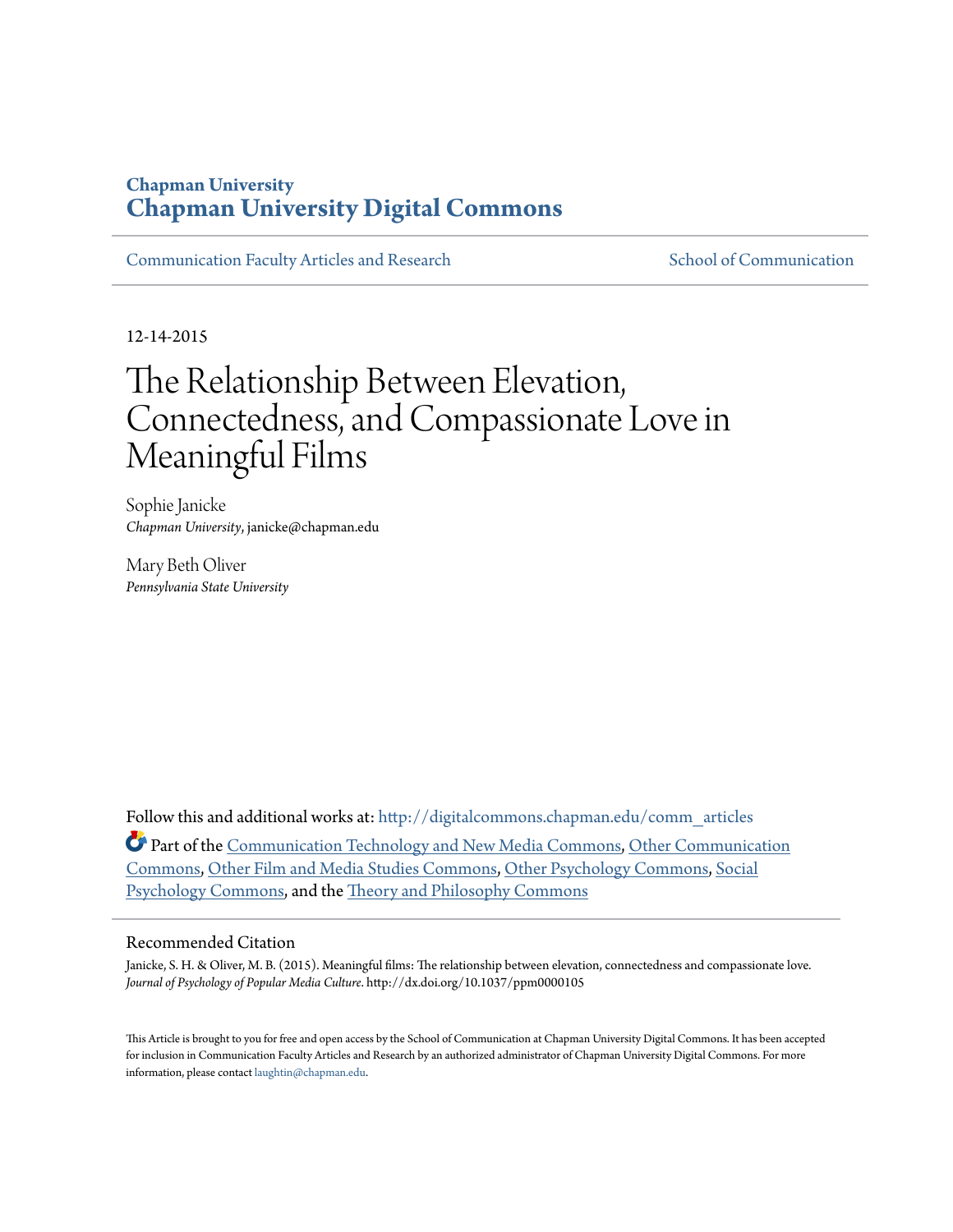## The Relationship Between Elevation, Connectedness, and Compassionate Love in Meaningful Films

#### **Comments**

This is a pre-copy-editing, author-produced PDF of an article accepted for publication in *journal*, volume, in year following peer review. The definitive publisher-authenticated version is available online at [DOI:](http://dx.doi.org/10.1037/ppm0000105) [10.1037/](http://dx.doi.org/10.1037/ppm0000105) [ppm0000105.](http://dx.doi.org/10.1037/ppm0000105) This article may not exactly replicate the final version published in the APA journal. It is not the copy of record.

#### **Copyright**

American Psychological Association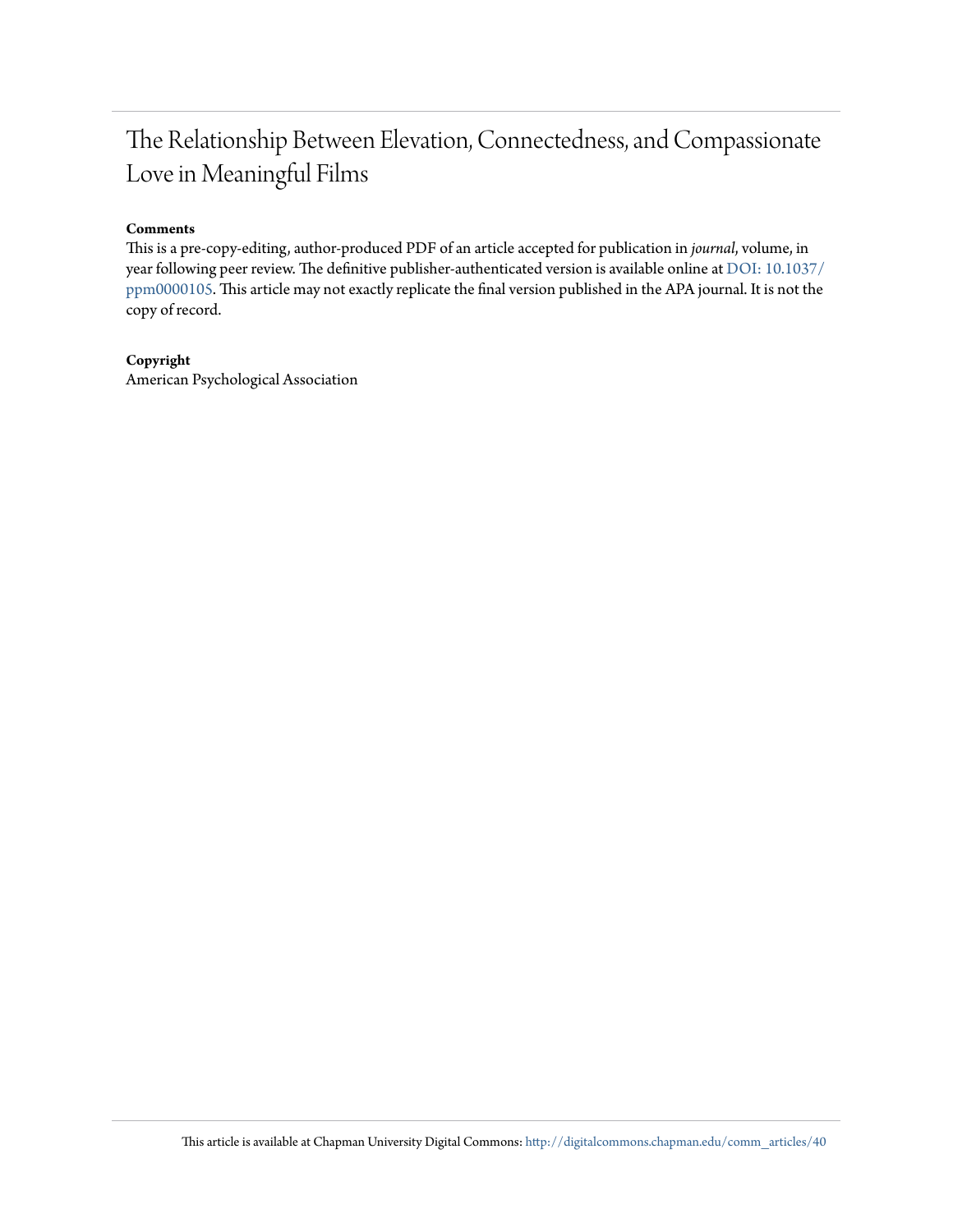## **The Relationship Between Elevation, Connectedness and Compassionate Love in Meaningful Films**

#### **Abstract**

Expanding on the research of meaningful entertainment media and its effects, this study investigated the relationship between experiences related to elevation responses to film. Whereas research thus far has focused primarily on portrayals of *altruism* to elicit elevation, the results of this study show that portrayals of connectedness, love, and kindness in meaningful films are also able to elicit feelings of elevation. Moreover, elevation mediated the relationship between meaningful films and feelings of connectedness towards the transcendent, close others and toward one's family; compassionate love towards close others; and compassionate motivation to love and be good to humanity. The study demonstrates the potential of meaningful films to increase experiences of connectedness to the transcendent, which ultimately can enhance our concern about the well-being of others, and motivation to be more compassionate even to strangers. Implications for the scholarship of positive media psychology are discussed.

**Keywords**: elevation, connectedness, transcendent experiences, compassionate love, meaningful film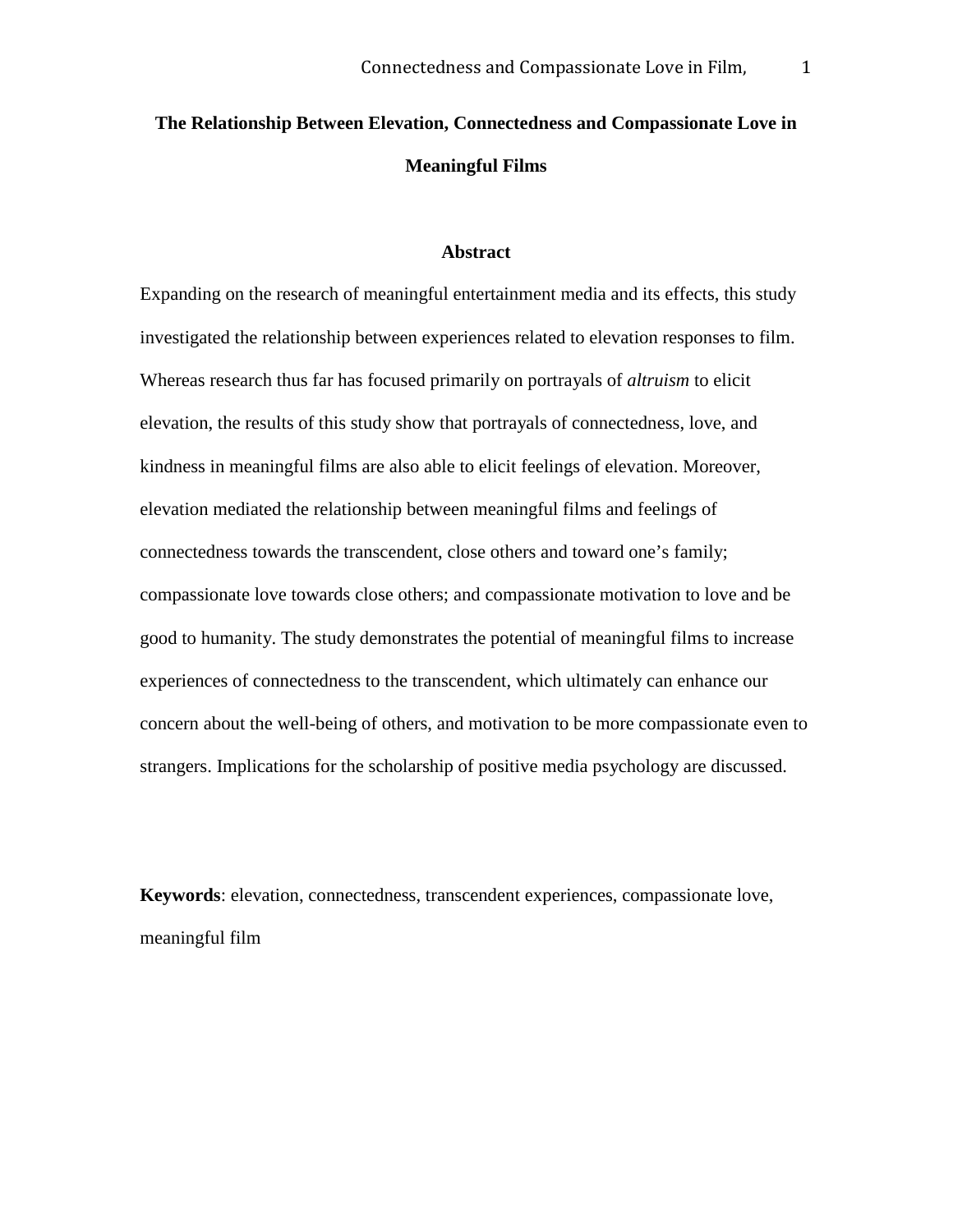## **The Relationship Between Elevation, Connectedness and Compassionate Love in Meaningful Films**

Traditionally, entertainment experiences have been conceptualized as hedonic experiences including pleasure, enjoyment, fun, relaxation, stimulation, and diversion (e.g., Bosshart & Macconi, 1998; Vorderer, 2001; Vorder, Klimmt, & Ritterfeld, 2004). However, describing the entertainment experience of tragic, dramatic, and moving films in simple hedonic terms has been shown problematic (Oliver, 1993). Thus, in recent years, media psychologists have expanded on the definition of hedonic enjoyment to explain the experiences and effects from particularly moving and meaningful narratives. For example, Vorderer (2001) acknowledged that entertaining content can lead to selfenhancement or self-realization, and Bartsch (2012) showed that a variety of media gratifications could be understood from the standpoint of eudaimonic well-being. Likewise, other researchers have reported that tragedy-induced sadness can instigate life reflection and thoughts regarding close relationships, which in turn serves to enhance feelings of life happiness (Knobloch-Westerwick, Gong, Hagner & Kerbeykian, 2013). Moreover, theories of eudaimonia (Oliver & Bartsch, 2010, 2011; Oliver & Hartmann, 2010; Oliver & Raney, 2011; see also Garland, Frederickson, Kring, Johnson, Meyer, & Penn, 2010), terror management (Klimmt, 2011, Hofer, 2013), and moral foundation theory (Eden, Hartmann, Oliver and Mares, 2013; Oliver, Hoewe, Kim, Shade & Bailey, 2014; Lewis, Tamborini & Weber 2014) have been applied to understand how media experiences can lead to appreciation, meaningfulness (often referred to as elevation), insight into the human existence, as well as prosocial behaviors and altruistic motivations (Oliver, Hartmann, & Woolley, 2012). In short, scholars are now devoting increased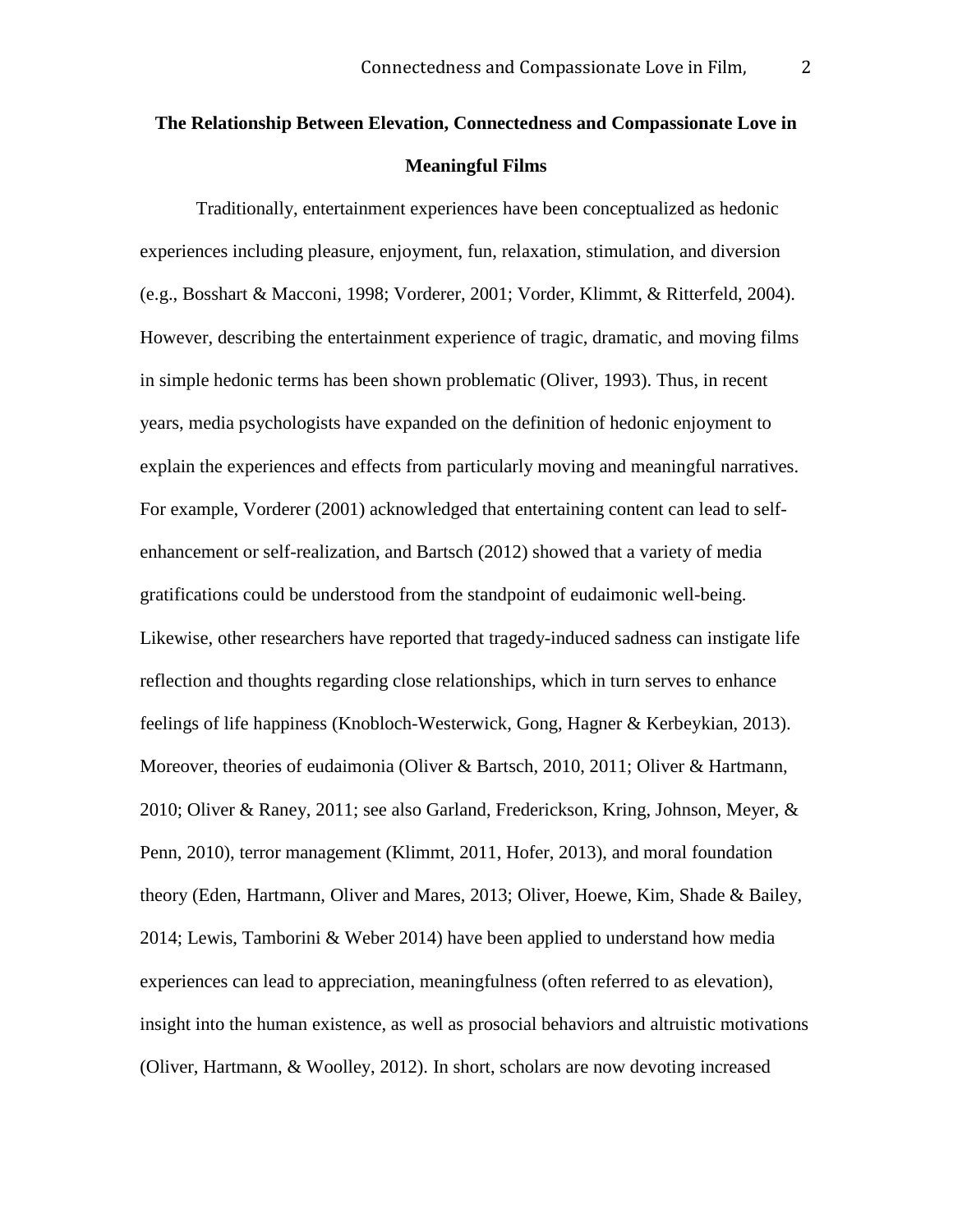attention to understanding how media content, particularly film, can inspire viewers to be better people and to reflect on the human condition (see also, Wirth, Hofer, & Schramm, 2012). However, many avenues are still unexplored with regards to how media can inspire and what factors lead to altruistic motivation. In an effort to expand upon extant scholarship on elevation (i.e., meaningful affect), the goal of this research was to investigate other self-transcendent experiences, specifically connectedness and compassionate love that inspire viewers to be more kind to fellow human beings.

#### **Self-Transcendent Emotions**

Emotions that are captured under the theories of eudaimonic well-being (Garland, et al., 2010; also see Baumeister, Vohs, Aaker & Garbinsky, 2013 for a recent discussion on eudaimonic and hedonic happiness), which are those that foster the understanding about one's potential, meaning and purpose in life (i.e., Kashdan, Biswas-Diener, & King, 2008; Oliver & Raney, 2011), can also be described as *transcendent emotions*. The latter are different from hedonic, positive emotions in that they do not concern the self or goals of the self, but a loss of ego and an enhanced openness to others (Algoe & Haidt, 2009; Haidt & Keltner, 2004; Keltner & Haidt, 2003; Schindler, Zink, Windrich, & Menninghaus, 2013). The emotions of awe, elevation, gratitude, and admiration have been referred to as moral or self-transcendent emotions (cf. Algoe & Haidt, 2009; Haidt, 2003; Haidt & Morris, 2009; Keltner & Haidt, 2003). Consistent with this label, scholars typically characterize self-transcendent emotions as those that are other oriented, that draw people out of their usual state of consciousness (Haidt & Morris, 2009), and that motivate individuals to be better – that is, to engage in behaviors for the betterment of the self or for humanity (Haidt, 2003a; Algoe & Haidt, 2009). Research has identified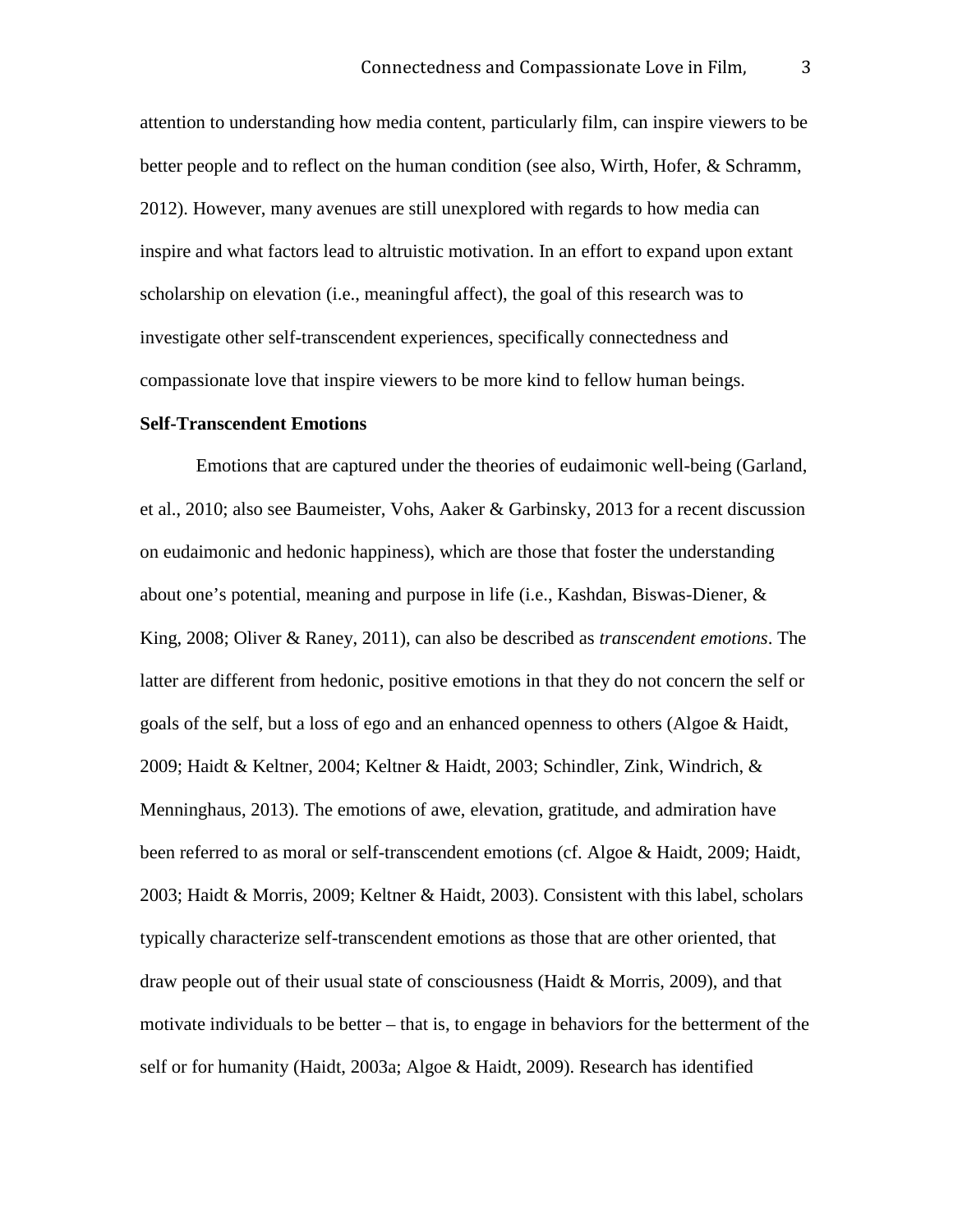multiple situations and circumstances that help people to experience those selftranscendent emotions (i.e., being in nature, together with close others, expressing ones gratitude, being in a state of flow). However, it is only recently that researchers have started to systematically investigate media as a stimulus that can elicit this specific type of affect. Specifically, some scholars have started to explore the emotion of *elevation* as a response to meaningful entertainment (see Oliver et al., 2012). Oliver and her colleagues have argued that elevation as one of the other-praising, self-transcendent emotions is particularly relevant for meaningful entertainment, as such content often portrays moral virtues such as altruism, gratitude, charity, or generosity. According to Haidt and his collaborators (Algoe & Haidt, 2009; Diessner, Iyer, Smith & Haidt, 2013; Haidt, 2003b; Keltner & Haidt, 2003) elevation (i.e., feelings of being moved, tender, touched, and inspired) is elicited when witnessing such acts of moral beauty, and when experienced, motivates individuals to emulate the virtuous behaviors. Elevation has been further conceptualized with mixed affective states (i.e., feeling sad and happy at the same time) and unique physiological responses such as goose bumps, a lump in the throat, and an opening of the chest (see Oliver et al., 2012).

So far research has concentrated on altruism as an elicitor of elevation. The goal of the present study was to examine if additional types of portrayals may also enhance elevation responses. Specifically, the present study investigated how witnessing human kindness, love, and connectedness as portrayals of moral beauty can elicit elevation and related eudaimonic experiences of connectedness and compassion.

#### **Portrayals of Moral Virtue and Connectedness in Entertainment**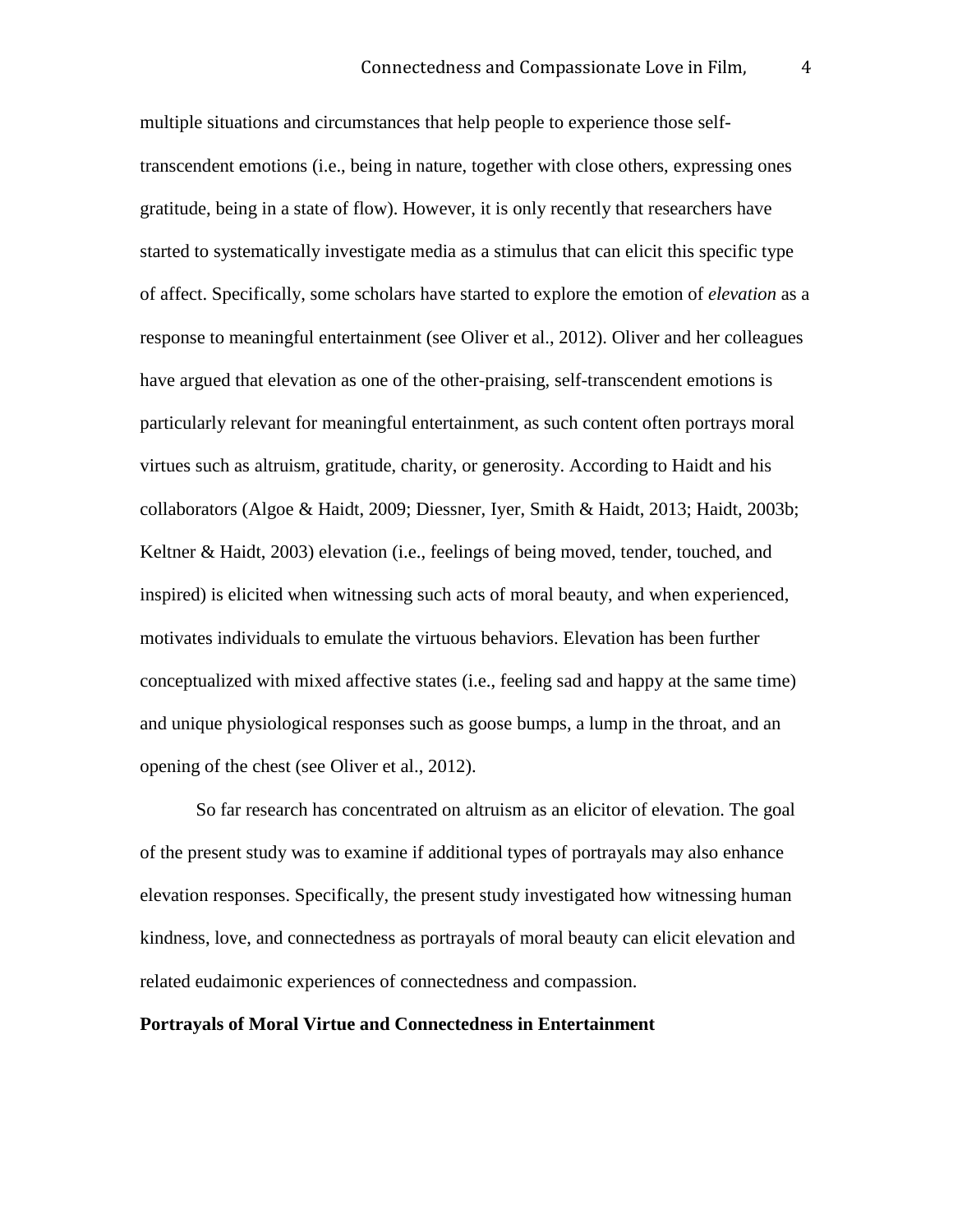Recent research on issues of morality has started to systematically investigate specific domains of morality (e.g., care, fairness, loyalty, purity, authority) that are associated with eliciting elevation (see Haidt & Joseph, 2004). For example, Diessner, Solom, Frost, Parson, and Davidson (2008) found that engagement with moral beauty was most strongly correlated with the care domain from the Moral Foundations Theory (cf. MFT, Haidt & Joseph, 2004). Likewise, Eden et al. (2013) found that videos portraying the moral domain of care elicited feelings of elevation, particularly for those individuals for whom the care domain was salient, which in turn impacted individuals' intentions to act prosocially. Expanding on these findings, Oliver et al. (2014) demonstrated that videos depicting the domains care and loyalty (put not purity) elicited elevation which mediated the effects of the videos on individual's feelings of connectedness to all humanity.

Related research has investigated meaningful versus purely pleasurable entertainment content on a more descriptive level. When asking participants about their perception of meaningful movies compared to pleasurable movies, Oliver and Hartmann (2010) found themes related to human connectedness to be highly prevalent, including subthemes such as "love, caring, and enduring interpersonal ties" (p. 137). Additionally, the researchers found more mixed affect as a result of recalling a meaningful compared to a pleasurable movie, associating, again, meaningful movies with experiences of elevation. Similar themes related to connectedness, meaningfulness, and transcendence have been found when asking participants to describe their impression of one of their favorite movies (Janicke & Ramasubramanian, 2014). Likewise, Oliver et al. (2012) found that meaningful films, in addition to portraying altruistic values, were also more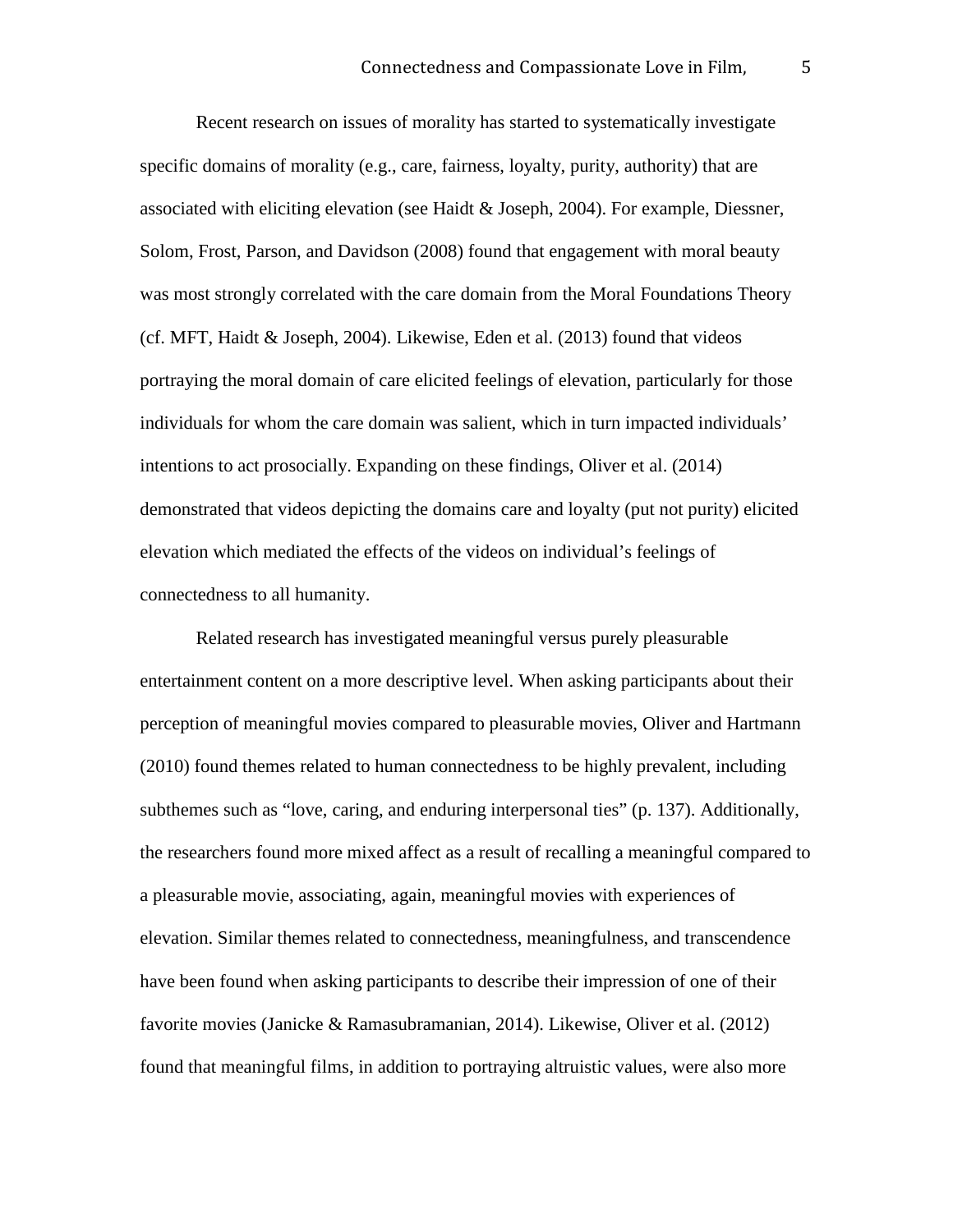likely than pleasurable films to depict values of human connectedness such as security of the family and one's loved ones. Moreover, such meaningful films (that included values of connectedness) were associated with heightened feelings of elevation (more so than pleasurable movies), which in turn were positively associated motivations to be a better person and do good things for other people, that is, act prosocially. Together, these findings suggest that media content depicts values related to altruism *and* human connectedness (cf. Oliver et al. 2012); And such depictions seem to consistently elicit elevation as a form of inspiration that motivates individuals to do better in life and orient towards others (i.e., motivate to act prosocially). Even though the described studies found themes related to love and connectedness portrayals in media, none of them focused on the analyses of these portrayals directly. Oliver and Hartmann's (2010) and Janicke and Ramasubramanian's (2014) studies only analyzed patterns of participant's open-ended answers about their media responses. Oliver et al., (2012) only inferred the relevance of connectedness and love portrayals in media by looking at a specific item from the value inventory they used in their study. Consequently, our study focused specifically on measuring portrayals of connectedness, love, and kindness within meaningful compared to pleasurable entertainment and resultant feelings of elevation.

H1: Portrayals of connectedness, love and kindness will be featured more prominently in meaningful films than in pleasurable films.

H2: Elevation will be higher for meaningful films compared to pleasurable films.

#### **Elevation and Connectedness**

Recent research suggests that elevation is not only elicited from experiencing values of altruism, human connectedness and kindness, but elevation also *predicts* the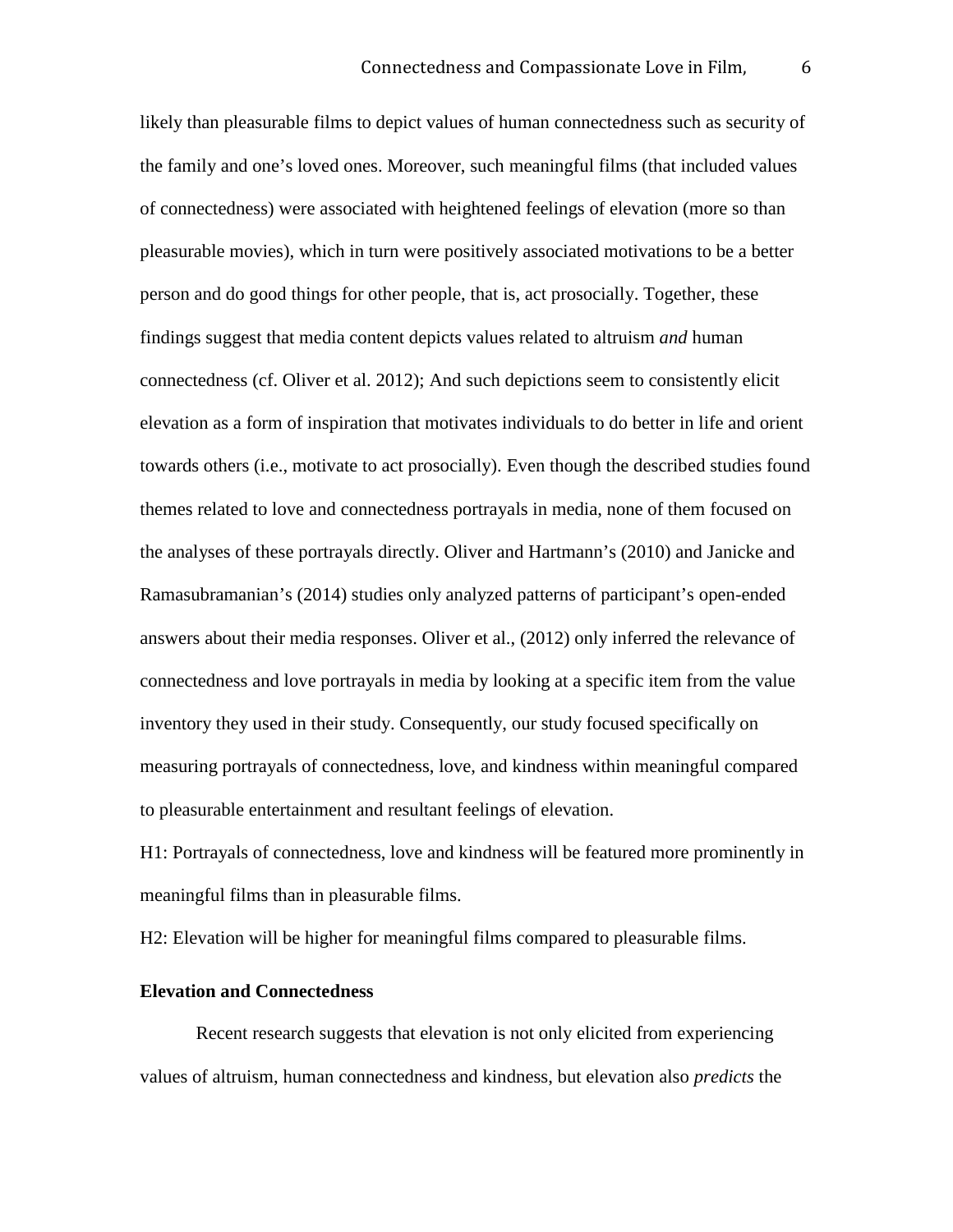experiences of such values. For example, Diessner et al. (2013) argued that the personality trait of engaging with moral beauty not only elicits the feeling of elevation (cf. Algoe & Haidt, 2009; Haidt, 2003b; Keltner & Haidt, 2003), but "appears to be uniquely related to love of, and connectedness to, others" (p. 159). The researchers found that engagement with moral beauty was particularly associated with agreeableness from the Big Five traits (Costa & McCrae, 1995), benevolence (measured as part of Schwarz's 10 values system, 1992), love of all humanity, a direct measure of love, and empathy. Furthermore, the researchers showed that an elevating video compared to a non-moral video of admiration, elicited greater levels of gratitude, love, and wanting to be a better person and help others, with trait engagement in moral beauty moderating this outcome. Most relevant for this study, Oliver et al. (2014) found that elevation operated as a mediator for videos portraying care and loyalty in predicting feelings of connectedness with humanity. Also, Oliver et al. (in press) showed that mediated elevation predicts perceptions of shared human goodness, which in turn, through a greater self-humanity overlap, enhances ones feelings of connectedness towards diverse others, and favorable attitudes towards them.

Our study uses a naturalistic approach to measure elevation and connectedness experiences through participant's recollection of a pleasurable or meaningful movie. This approach allows us to explore how a variety of entertainment content the viewer perceives as meaningful, rather than the researcher, can lead to experiences of elevation and connectedness. Based on the findings by Diessner et al., (2013) we also wanted to expand the research on connectedness by further investigating love experiences in relation to elevation. We predicted: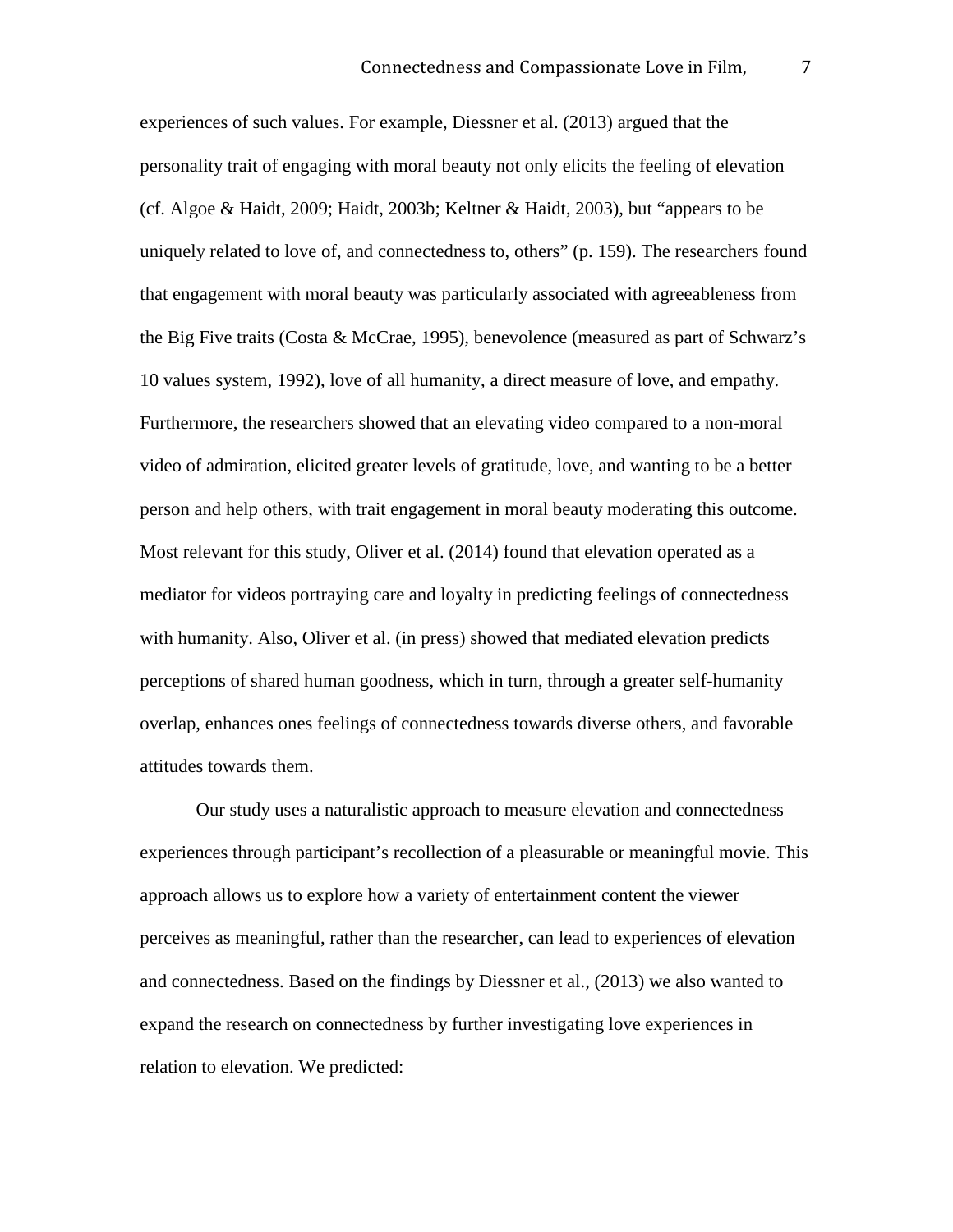H3: Elevation will mediate the relationship between meaningful films and experiences of connectedness.

H4: Elevation will mediate the relationship between meaningful films and experiences of compassionate love towards close others and compassionate love towards humanity.

#### **Connectedness and Compassionate Love**

Sprecher and Fehr (2005) understand compassionate love also as altruistic love which is "an attitude towards other(s), either close others or strangers or all of humanity; containing feelings, cognitions, and behaviors that are focused on caring, concern, tenderness, and an orientation toward supporting, helping, and understanding the other(s), particularly when the other(s) is (are) perceived to be suffering or in need" (p. 630). In contrast to empathy, which has been associated with prosocial behavior as well (i.e., Davis, 1996), Sprecher and Fehr (2005) argue that compassionate love is a long-lasting state that may lead to sustained prosocial behavior "including volunteerism directed toward strangers" (p. 631). In support of this argument, these authors found a positive correlation between compassionate love and self-reported helping of others (neighbors, elderly) as well as volunteerism. Volunteerism was specifically predicted by compassionate love for strangers and humanity (instead of towards close others).

Based on this body of research, we predict that feeling touched, moved, inspired, and happy and sad at the same time (i.e., experiencing elevation) from witnessing moral excellence ultimately activates an understanding that we as humans are all interconnected; we are all part of a grand complex of humanity in which every action causes a reaction. It is through this subtle understanding that we are inspired to be kind towards fellow human beings and help when needed. Research has shown that making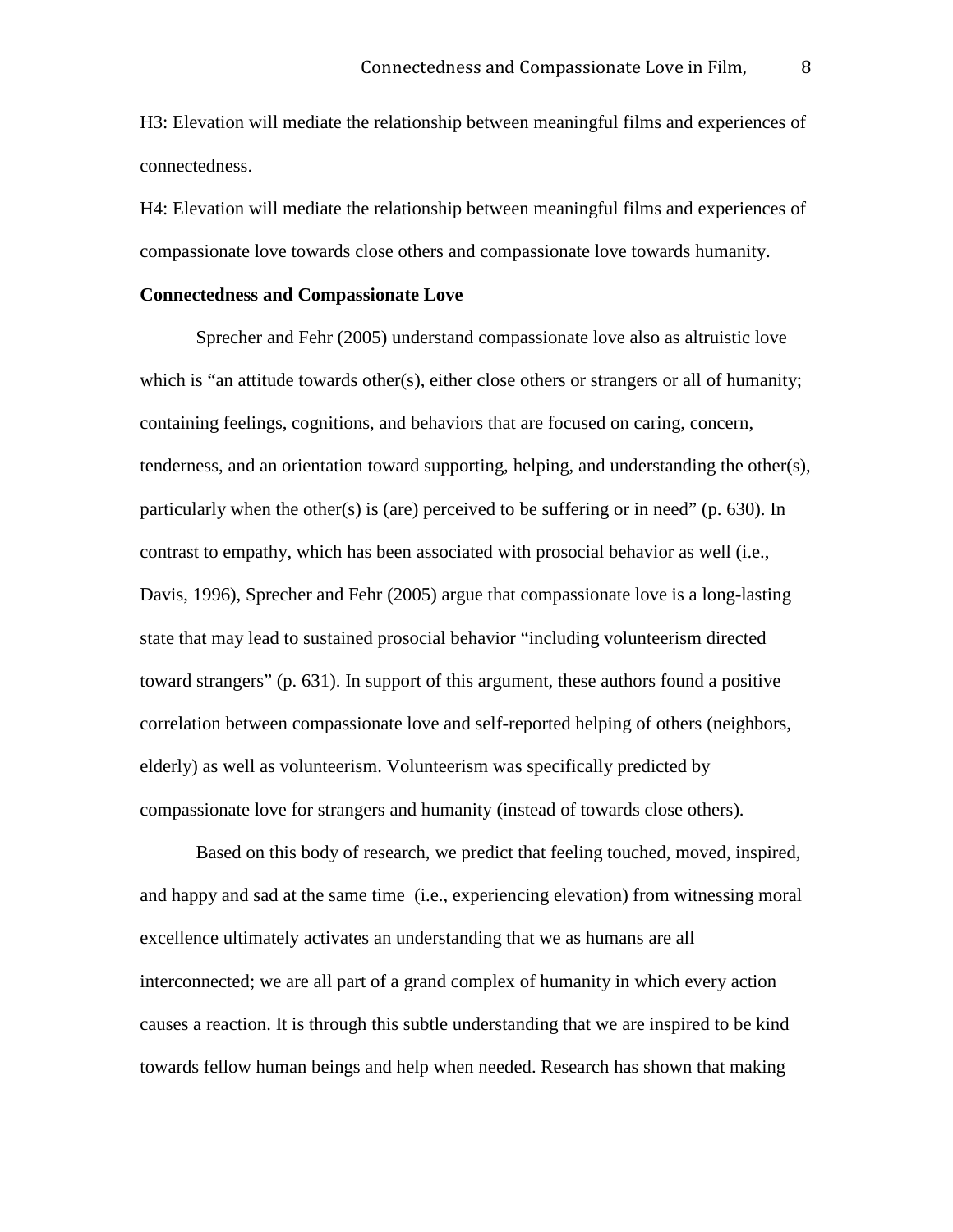people feel connected to each other by having them read words associated with social connections makes them more likely to act prosocially (i.e., donating to a charity, Pavey, Greitemeyer & Sparks, 2011). Cialdini, Brown, Lewis, Luce and Neuberg (1997) demonstrated in three experiments that it is the feeling of oneness and thus, connectedness to others, which motivates us to help others. Consistent with Cialdini et al.'s (1997) findings, we predict that we are inspired to help others because we feel we are all sitting in the same boat: Helping and being kind to each other will make fellow boat passengers happy and will make the tumultuous cruise through life alongside everyone much more convenient.

Our argument can also be understood from the theoretical account of Haidt's theory of social space (cf. Haidt, 2000; 2003a; see also Haidt & Algoe, 2004). Haidt describes elevation as an emotion related to upholding the moral code of divinity (or purity), with disgust representing the comparable opposite emotion from witnessing a violation of the moral value of divinity. Haidt (2003b) argues that people vary on their level of divinity or spiritual purity and pollution on both trait and state levels. For example, he lists food, sexuality, hygiene, and death as elicitors of disgust, and moral beauty, compassion, gratitude, admiration, and generally virtuous behaviors as elicitors of elevation. The latter experience then helps a person to move "up" on the social dimension towards purity and away from pollution. As outlined earlier, Haidt and his colleagues therefore refer to elevation, gratitude, and admiration as self-transcendent emotions, which are those that orient us outwards to serve the greater good. Consequently, to foster these self-transcendent emotions, connectedness towards others is key. Emotions such as elevation then, not only help us to move up on the moral dimension towards the ultimate,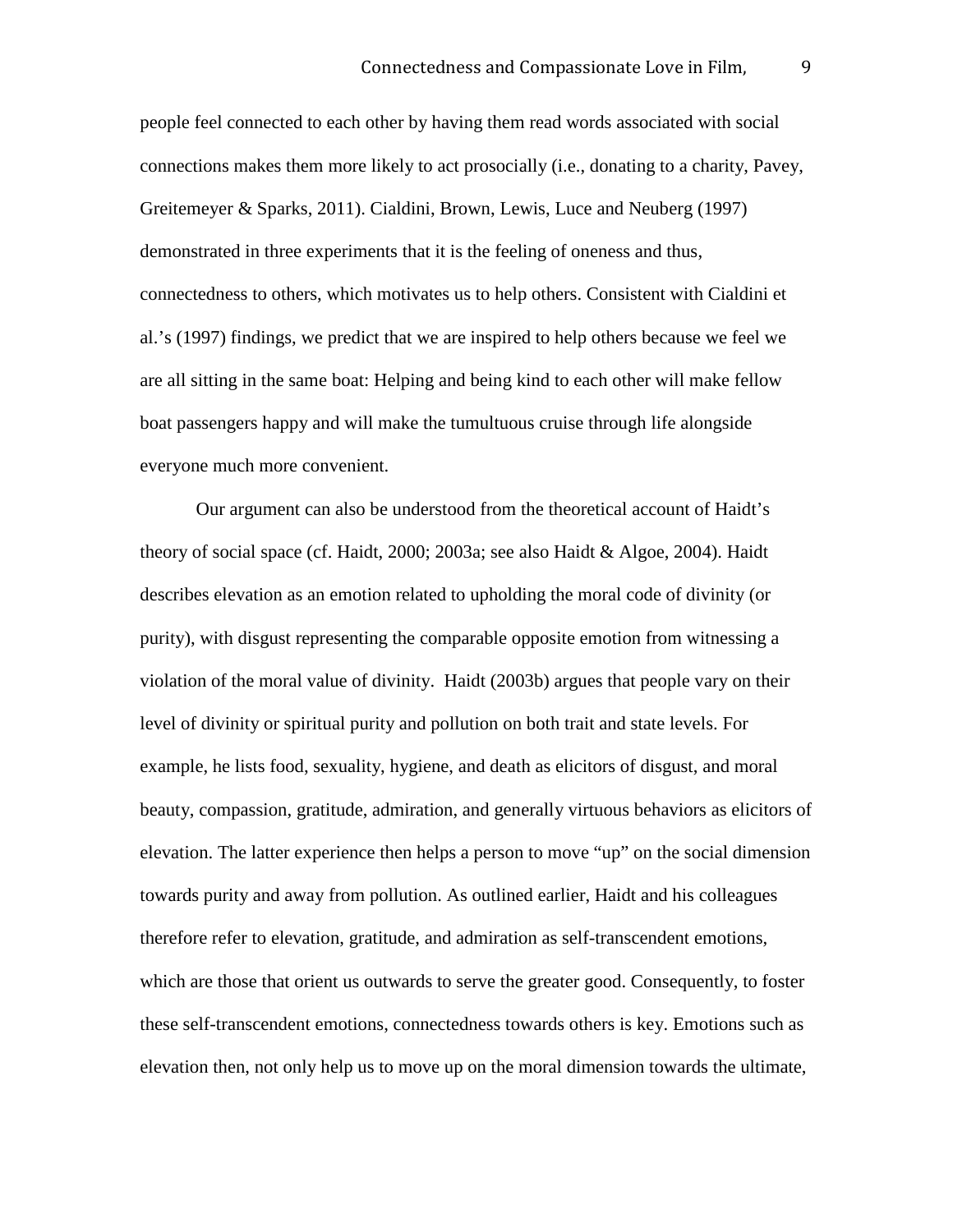virtuous, god-like state, but they also serve and satisfy our needs for love and connectedness with others and the transcendent reality (also see Maslow, 1976). In short, we can conceptualize elevation as the accelerator to experience connectedness to others and the transcendent with the result being a heightened feeling of compassionate love towards all humanity. According to Sprecher and Fehr (2005), compassionate love also sparks our motivation for sustained prosocial behavior. Through the feeling of connection to other human beings and possibly a higher transcendent reality, we realize that strangers are not any different from us. Consequently, we not only feel compassion for and feel inclined to help our loved ones, but we also feel compassionate love and prosocial motivations towards strangers and all of humanity. We predicted:

H5: Connectedness will mediate the relationship between elevation and compassionate love towards humanity.

#### **Method**

#### **Participants and procedures**

Two hundred and sixty six students (female  $71\%$ , *Mage* =  $20.43$ , *SD* = 1.96, 76% White) enrolled in introductory communication classes participated in this research for exchange of a nominal amount of extra credit. Participants were provided with a URL for an online questionnaire and were asked to complete the questionnaire within a time frame of four weeks. After signing the consent form, participants were randomly assigned to name and rate their responses to either a particularly meaningful (*n* = 139) or a particularly pleasurable film (*n* = 127) (see Oliver & Hartmann, 2010; Oliver et al., 2012).

#### **Measures**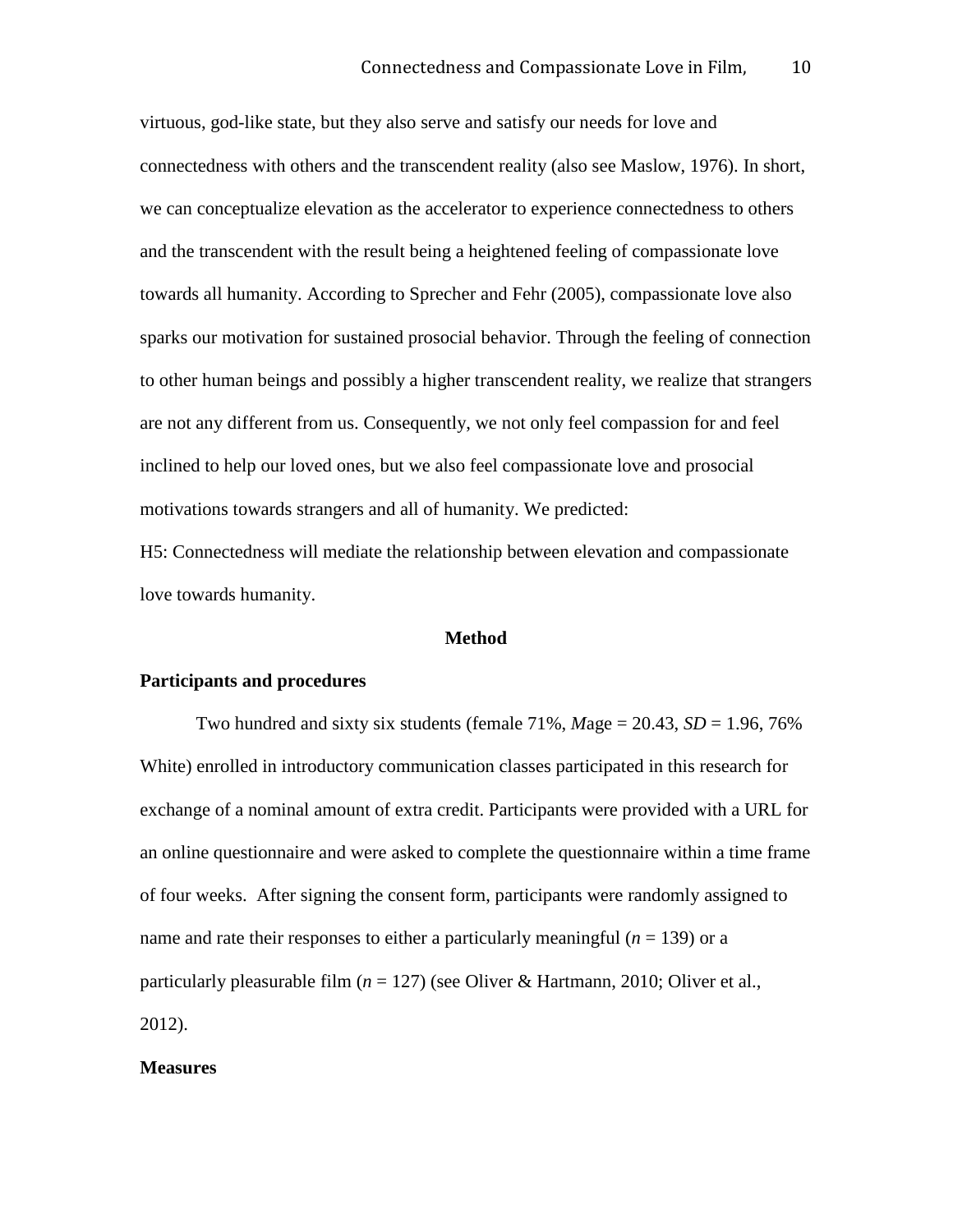**Film genres.** After naming their film, participants were asked to indicate the genre(s) that best described their film: Comedy, Action, Adventure, Crime, Romance, History, Animation, Sad Film/Tear Jerker, Drama, Fantasy, Classic, Thriller/Suspense, Biography, Horror, Documentary, and Science Fiction. They were allowed to pick multiple genres. Consistent with prior research (Oliver et al., 2012), those who named a meaningful film were more likely than those that named a pleasurable film to categorize their film into the genres drama, sad film, and history, whereas those naming a pleasurable film were more likely to identify their film as a comedy (see Table 1).

**Portrayals of connectedness and kindness.** To assess the themes portrayed in the selected films, participants were asked how much  $(1 = not at all, 7 = very much)$  the film portrayed connectedness, love, and kindness (4 items) or portrayals of pleasure and excitement (3 items). Table 4 lists all items.

**Experiences of connectedness.** To measure the experience of connectedness, 29 items were adopted based on qualitative responses from participants in Janicke and Ramasubramanian's (2014) study, in which they freely elaborated their impressions of one of their favorite movies. The researchers had categorized these answers to reflect connectedness experiences as well as transcendent experiences. Participants responded on a scale from 1 (not at all) to 7 (very much) how much each item described their experience with the film. An exploratory factor analysis with principal axis factoring was conducted using oblique (promax) rotation. As indicated by the scree plot, three factors were extracted that in combination explained 56% of variance. Table 2 shows the factor loadings after rotation. Items that cross-loaded on another factor ( $\geq$  .42, Tabachnick  $\&$ Fidel, 2007) were deleted for the subsequent scale construction. An analysis of the items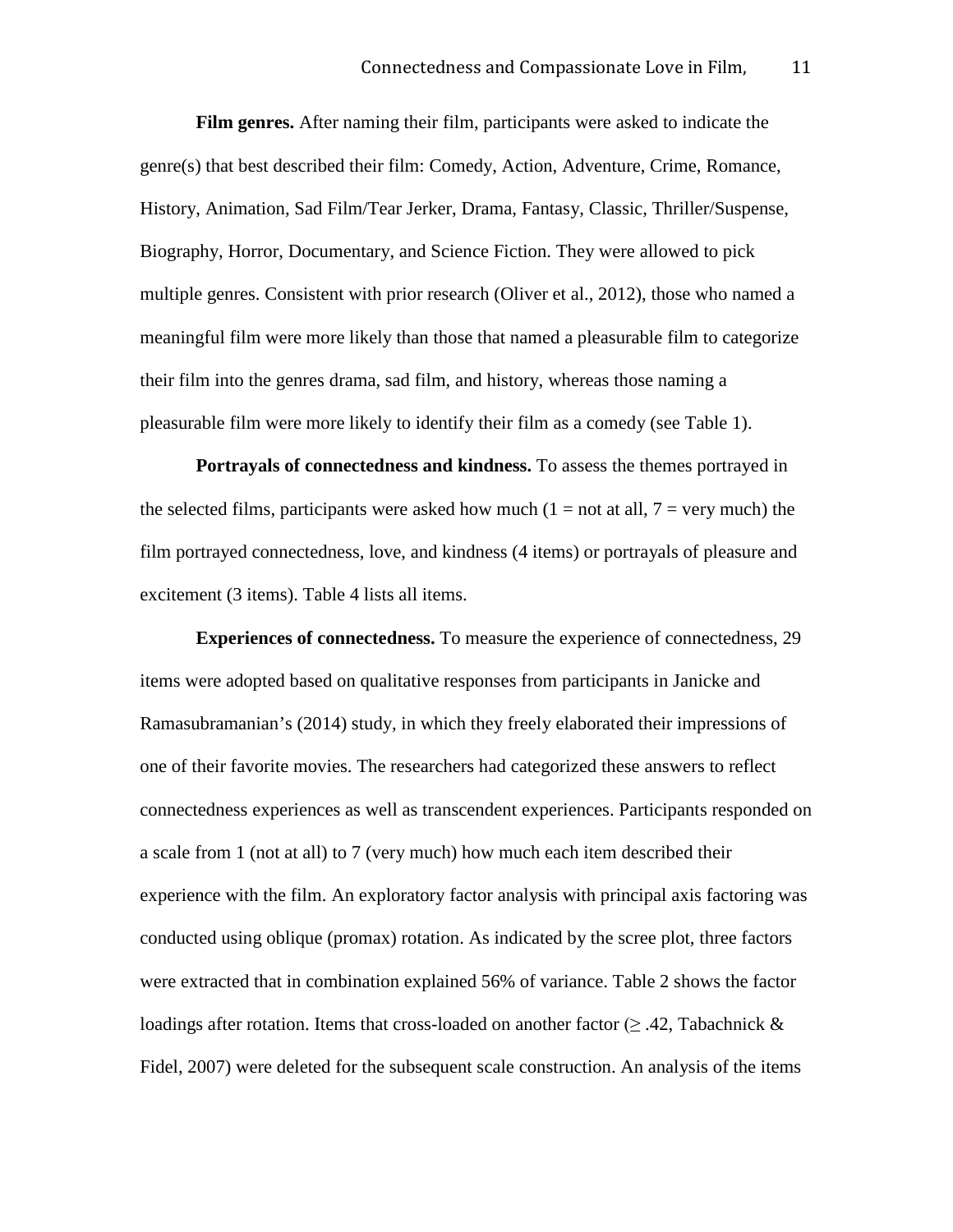revealed that the first factor describes best connectedness towards close others, with specific emphasize on love for each other, including 9 items ( $\alpha$  = .93), factor two clearly captures connectedness towards a higher power (12 items,  $\alpha = .91$ ), and the third factor (5 items,  $\alpha$  = .91) captures experiences of connectedness towards family, with specific emphasize on gratitude for one's family.

**Elevation and fun.** Elevation and fun affect were measured using seven and four items respectively, as previously employed by Oliver et al. (2012). Elevation included the items, *touched, moved, emotional, meaningful, compassion, inspired* and *tender* (*M* = 4.83,  $SD = 1.71$ ,  $\alpha = .94$ ). Participants indicated how much they experienced each affect while watching the film  $(1 = not at all, 7 = very much)$ . The same assessment was used to measure the experience of fun affect including the items *cheerful, happy, joyful,* and *upbeat* (*M* = 4.86, *SD* = 1.66,  $\alpha$  = .93).

**Experiences of compassionate love.** To measure the experience of compassionate love towards close others and all humanity we adopted seven items for each scale from Sprecher and Fehr's (2005) original personality trait scales. Items were reworded to capture participants' responses related to how the movie made them feel, made them think, and inspired them to act in a compassionate way (Table 3). Responses were again assessed on a 7-point Likert-type scale ranging from 1 (not at all) to 7 (very much). Congruent with Sprecher and Fehr (2005), an exploratory factor analysis confirmed the two factor structure explaining 69% of variance. As anticipated, all items adopted from the compassionate love towards all humanity and strangers scale loaded on one factor ( $M = 3.62$ ,  $SD = 1.68$ ,  $\alpha = .94$ ), and all items adopted from the compassionate love towards close others scale loaded on the other factor ( $M = 4.26$ ,  $SD = 1.64$ ,  $\alpha = .94$ )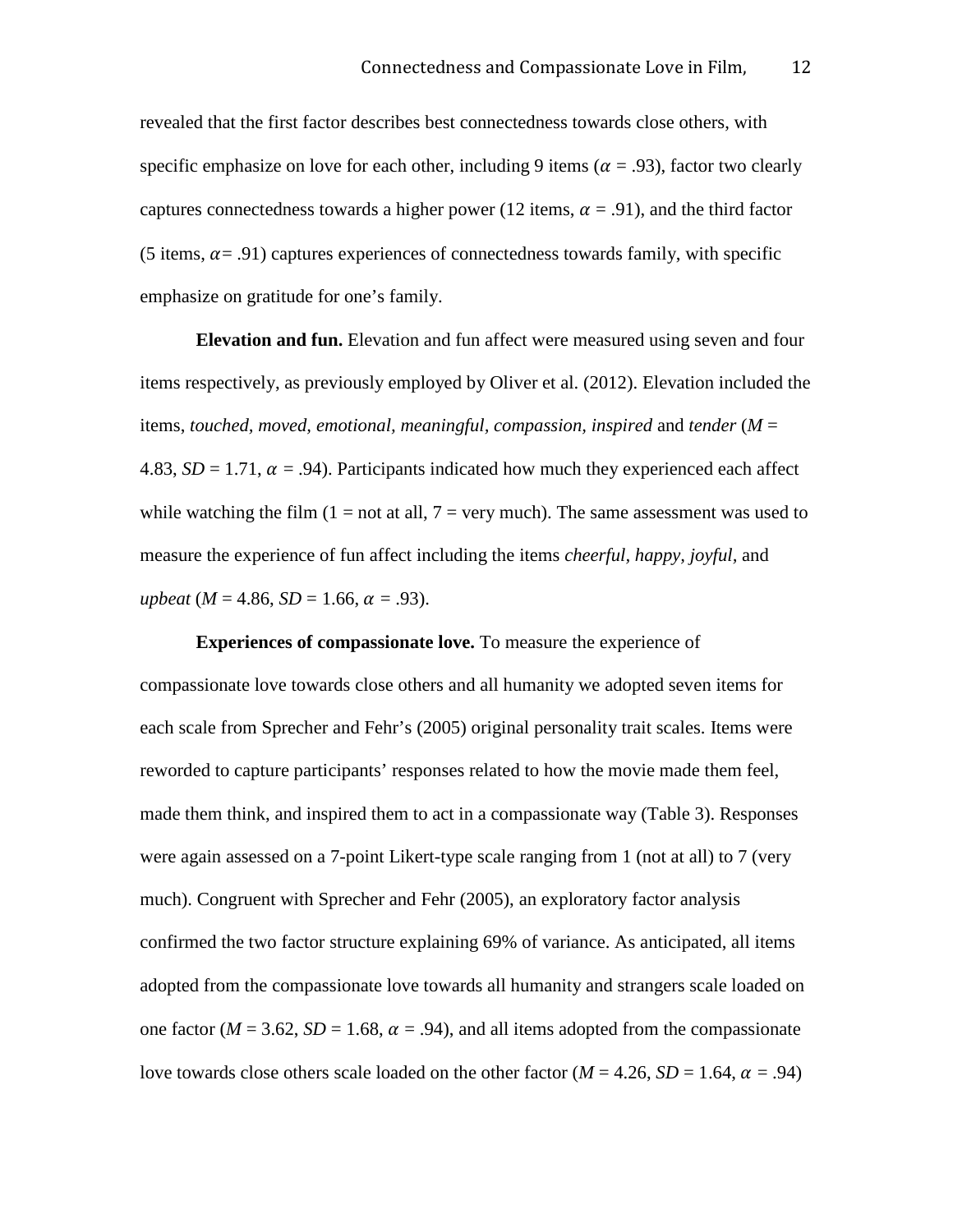$(r_{\text{factor 1 x 2}} = .730$ , see Table 3). We note that our compassionate love towards all humanity factor contains a strong motivational tendency to show that compassionate love. Thus we conceptualized that factor as compassionate motivation to love humanity.

#### **Results**

#### **Portrayals of Connectedness, Love, and Kindness in Films**

Hypothesis 1 predicted that portrayals of connectedness, love, and kindness would be more frequent in meaningful than pleasurable films. A multivariate analysis of variance (MANOVA) on the seven items related to the portrayals in the two conditions was conducted to examine this hypothesis. Following previous findings by Oliver (1993) on gender differences related to entertainment experiences from dramatic and sad films, we included gender as an additional factor in the analysis. To account for the sample-size differences in gender, we weighted the females group with a weight of .67 and the male group with a weight of 1.92, resulting in  $N=264$  and an equal distribution of gender. This analysis revealed a significant multivariate effect for film condition,  $F(7, 256) = 6.24 p <$ .001, partial  $\eta^2 = .15$ , and gender,  $F(7, 256) = 9.77$ ,  $p < .001$ , partial  $\eta^2 = .21$ . The Gender X Film condition interaction was not significant,  $F(7, 256) = 1.62$ ,  $p = .13$ , partial  $\eta^2 = .04$ . Table 4 reports the means and univariate statistics for each item between conditions. Gender was significant for the portrayals of lighthearted entertainment,  $F(1, 263) = 5.94$ ,  $p < .05$ , partial  $\eta^2 = .02$ , love and kindness portrayals,  $F(1, 263) = 49.39$ ,  $p < .001$ , partial  $\eta^2$  = .16, and portrayals of action and suspense,  $F(1, 263) = 19.58$ ,  $p < .001$ , partial  $\eta^2$  = .069. Films selected by females ( $M = 4.54$ ,  $SE = .19$ ) included more lighthearted entertainment compared to males  $(M = 3.92, SE = .19)$ , as well as more love and kindness  $(M_{female} = 5.89, SE = .15; M_{male} = 4.35, SE = .15)$ . In contrast, films selected by males (*M*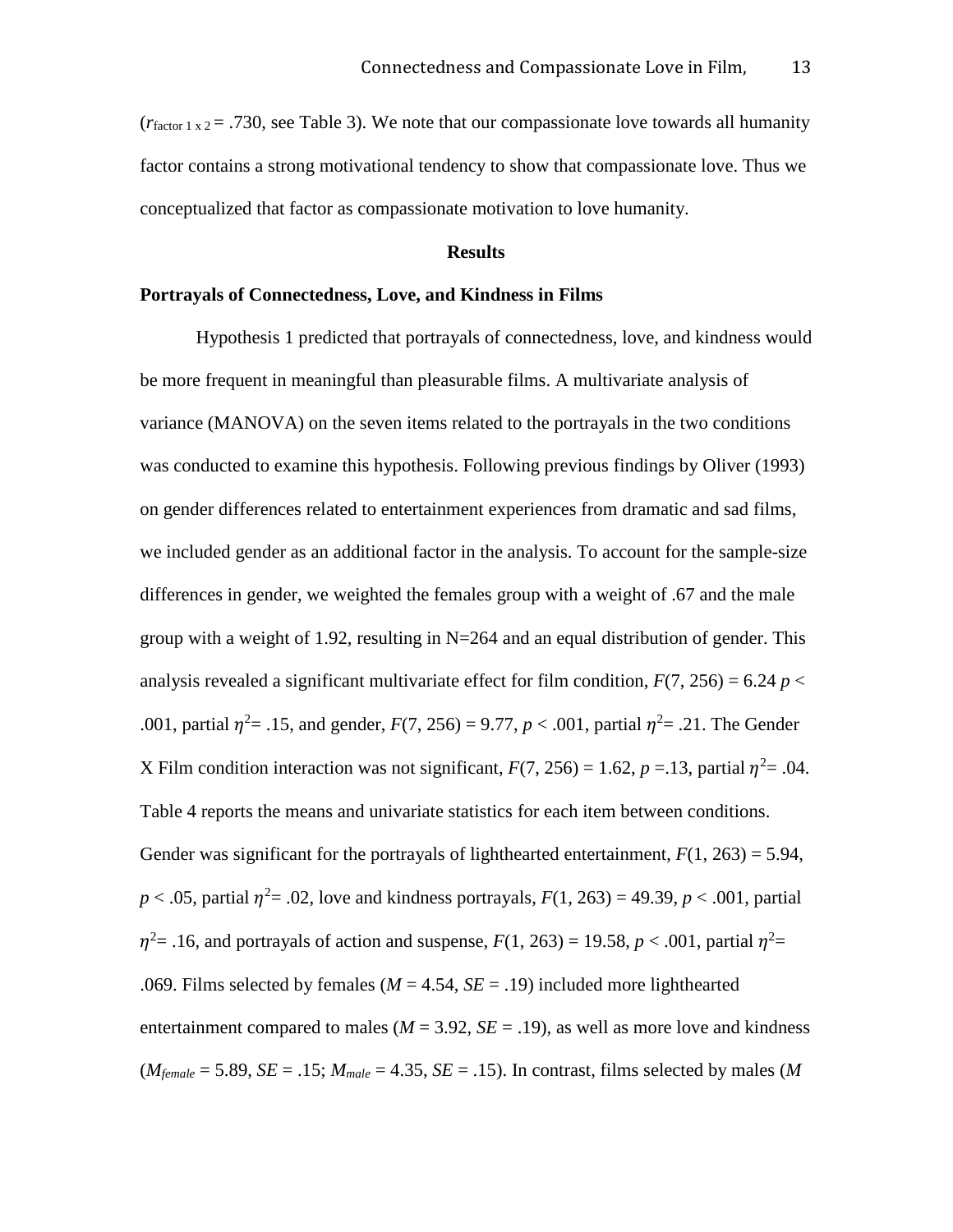$= 4.77$ ,  $SE = .18$ ) contained more action and suspense compared to females' selected films ( $M = 3.66$ ,  $SE = .18$ ). In line with our first hypothesis, Table 4 shows that participants in the meaningful condition rated portrayals of connectedness and love and kindness as more central than participants in the pleasurable film condition. On the other hand, participants in the pleasurable film condition indicated that their selected films portrayed life as fun and exciting and simple lighthearted entertainment significantly more so than participants in the meaningful condition. In addition to finding support for our first hypotheses we also regard the result as a successful experimental manipulation of our participants recalling a meaningful or pleasurable film.

#### **Experiences of Elevation, Connectedness and Compassionate Love**

The second hypothesis predicted that elevation would be greater for meaningful compared to pleasurable films. Because we found a main effect for gender for films that portray love and kindness, we again included gender (weighted variable) as an additional factor in the ANOVA analysis, with condition as an independent variable and elevation as the dependent variable. The analysis revealed main effects for condition,  $F(1, 331) =$ 53.94 *p* < .001, partial  $\eta^2 = .14$ , and gender,  $F(1, 331) = 33.87$ , *p* < .001, partial  $\eta^2 = .09$ . The interaction between gender and condition was not significant,  $F(1, 331) = .22$ ,  $p =$ .64, partial  $\eta^2$  = .001. Participants in the meaningful condition reported greater elevation  $(M = 5.19, SE = .12)$  than participants in the pleasurable condition  $(M = 3.93, SE = .13)$ , supporting Hypothesis 2. Females reported greater elevation  $(M_{weighted} = 5.06, SE = .11)$ then males ( $M_{weighted} = 4.06$ ,  $SE = .13$ ). Similarly, for fun emotions, we found main effects for condition,  $F(1, 331) = 7.40$ ,  $p = .007$ , partial  $\eta^2 = .02$ , and gender,  $F(1, 331) = 6.65$ , *p* = .010, partial  $\eta^2$  = .02. The interaction between gender and condition was not significant,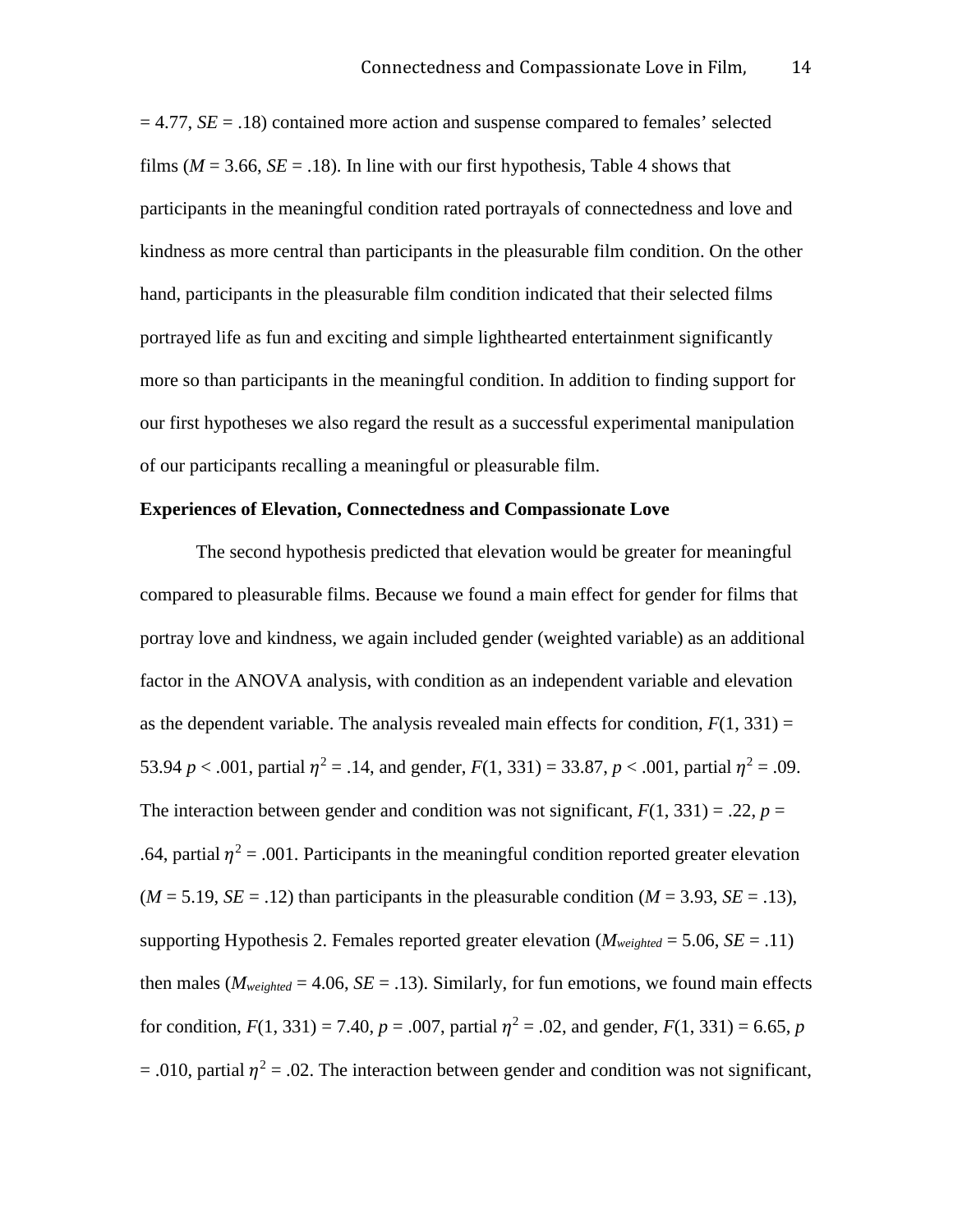$F(1, 331) = .82$ ,  $p = .365$ , partial  $\eta^2 = .002$ . Participants in the pleasurable condition reported greater fun affect  $(M = 5.01, SE = .13)$  than participants in the meaningful condition ( $M = 4.51$ ,  $SE = .13$ ), and females reported greater fun affect ( $M_{weighted} = 5.00$ ,  $SE = .12$ ) then males (*M<sub>weighted</sub>* = 4.52, *SE* = .14) independent of condition.

To analyze Hypotheses 3 and 4, multiple mediation analyses using the bootstrapping sampling method (1000 bootstrapped samples, 95% bias corrected confidence interval) were conducted using the PROCESS macro for SPSS (Preacher  $\&$ Hayes, 2004; Preacher, Rucker, & Hayes, 2007). Across all models, condition predicted elevation significantly after controlling for gender,  $F(2, 263) = 31.19$ ,  $p < .001$ ;  $R^2 = .19$ . Bootstrapping of the indirect effects of film condition (meaningful film coded  $= 0$ , pleasurable film  $\text{code} = 1$ ) on connectedness towards close others, controlling for gender  $(\beta = .657, t = 4.926, p < .001)$ , revealed a significant indirect effect of elevation  $(\beta = -1.657, t = 4.926, p < .001)$ .773, 95% CI: [-1.051, -.5311],  $F(3, 262) = 152.52$ ,  $p < 0.01$ ;  $R^2 = .64$ ). Females reported greater feelings of connectedness towards close others after recalling one of their favorite films ( $M = 5.421$ ,  $SD = 1.36$ ) compared to males ( $M = 4.15$ ,  $SD = 1.51$ ). The same mediation was found for elevation on the relationship between film condition and connectedness towards a higher power ( $\beta$  = -.48, 95% CI: [-.703, -.299]) and for connectedness towards family ( $\beta$  = -.68, 95% CI: [-.943, -.444]). Gender was not a significant covariate for the latter two models. Thus, participants in the meaningful condition experienced greater elevation, which, in turn, was associated with higher reports of connectedness towards close others, a higher power, and towards family, supporting H3.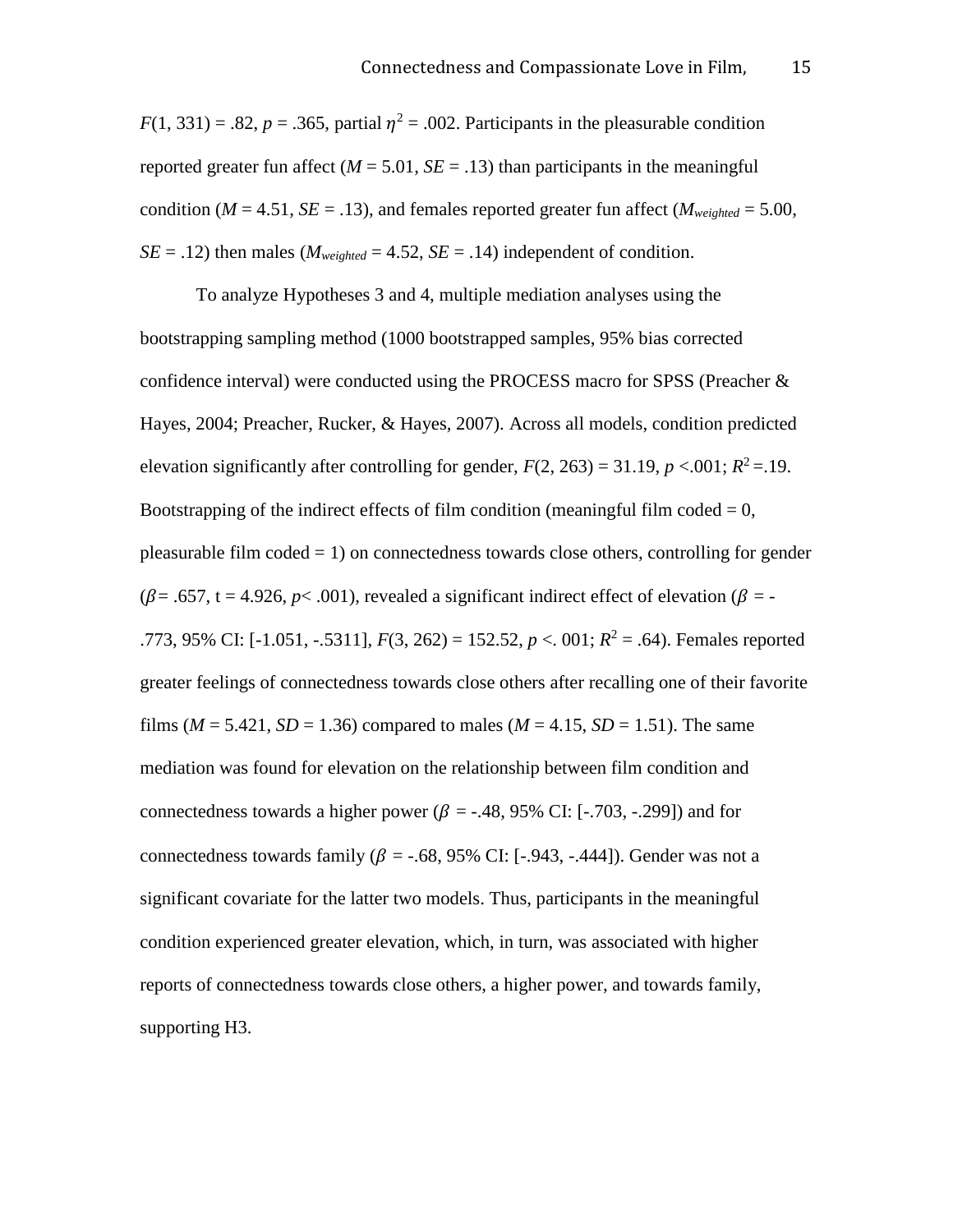Next, we examined the mediation effect for elevation on film condition and the two compassionate love experiences, again controlling for gender. Again, elevation fully mediated the relationship between film condition and compassionate love towards close others ( $\beta$  = -.79, 95% CI: [-1.077, -.561]) and compassionate motivation to love humanity ( $\beta$  = -.71, 95% CI: [-.957, -.478]), supporting H4. Gender was not a significant covariate in either of the models. Figure 1 summarizes the results for all dependent variables graphically. The results support our hypotheses that elevation is a significant mediator for experiences of connectedness and compassionate love from meaningful compared to pleasurable films.

#### ---Figure 1 here---

#### **Connectedness as a Mediator between Elevation and Compassionate Love**

Hypothesis 5 predicted that connectedness will mediate the relationship between elevation and compassionate love towards humanity. To investigate this hypothesis, an additional mediation analysis was conducted, treating measures of connectedness towards a higher power, towards close others, and towards family as mediators, and motivation to love humanity as a dependent variable. After controlling for gender and condition, the analysis revealed a full mediation effect for connectedness towards a higher power ( $\beta$  = .119, 95% CI: [.067, - .187]), and connectedness towards family ( $\beta$  = .176, 95% CI: [.095,  $-$  .278]), but not for connectedness towards close others ( $\beta = 0.038$ , 95% CI: [-.095,  $F(6, 259) = 41.13, p < .001; R^2 = .49$ .

Independent of condition and gender, connectedness towards a higher power and family are the processes through which elevation predicts ones motivation to love humanity, supporting H5. Figure 2 depicts the model graphically.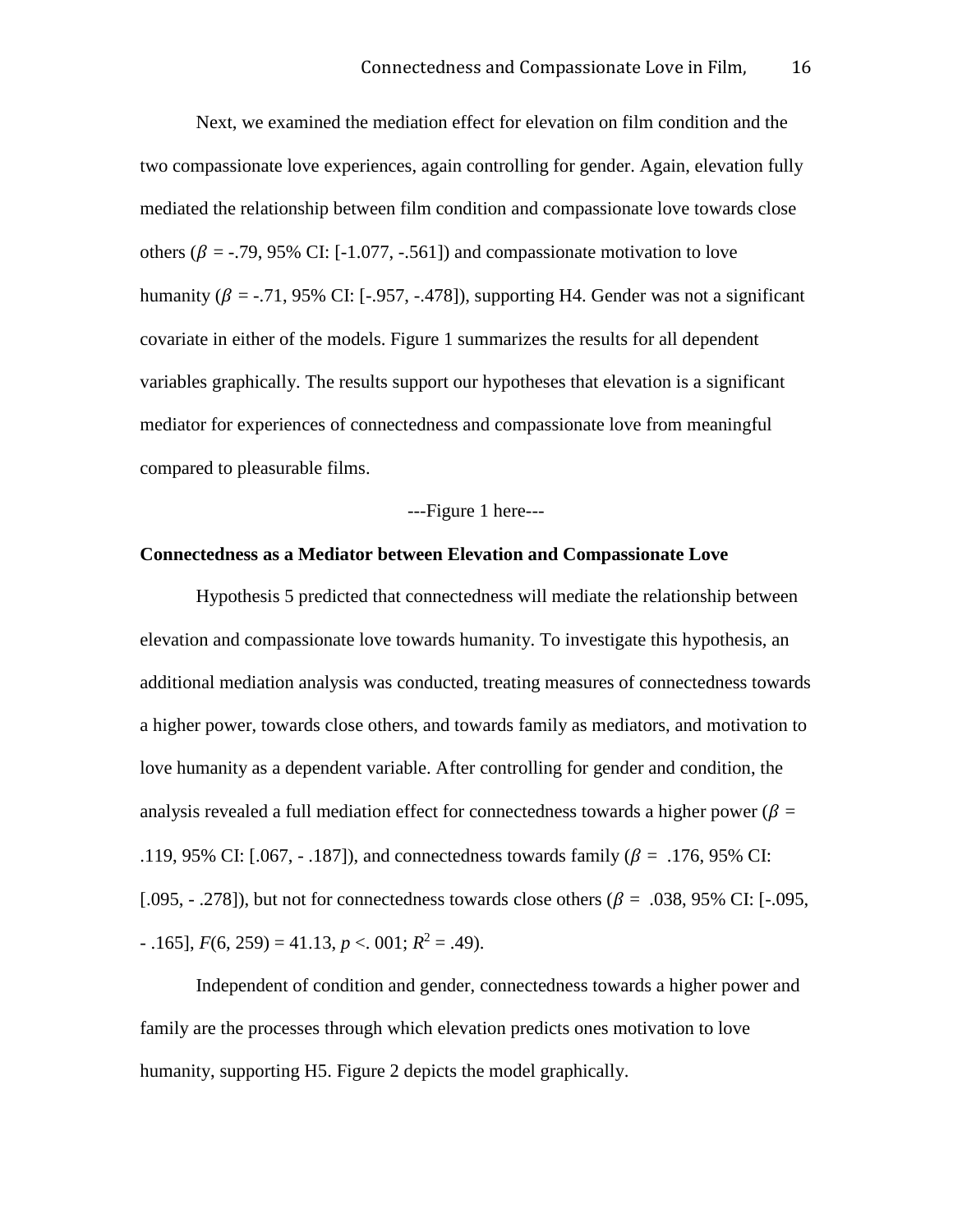---Figure 2 here---

#### **Discussion**

The purpose of this study was to expand the research on the effects of meaningful entertainment investigating responses to films, that previous research indicated to be related to elevation: Connectedness and compassionate love. First, we tested the assumption that portrayals of connectedness, love and kindness are relevant more so in meaningful compared to merely pleasurable entertainment (H1). In relation to previous studies we also expected to see greater elevation from meaningful entertainment compared to pleasurable fare (H2). Furthermore, we expanded on previous findings that linked meaningful entertainment to experiences of connectedness to humanity, as mediated by elevation, by employing previously explored audience responses of connectedness. This allowed us to further connect entertainment content with specific state experiences of connectedness rather than trait measures related to people's individual propensity to experience connectedness towards humanity as measured before (using Piedmont's (1999) and Phillip and Ziller's (1997) scales). Further, we investigated connectedness and compassionate love as outcomes of meaningful entertainment that elicits elevation, based on previous associations between moral beauty and the experiences of love (i.e., Diessner et al., 2013) (H3, 4). In addition, we wanted to explore the effects of connectedness experiences as a mediator for the relationship between elevation and compassionate love experiences, specifically as related to ones compassionate feelings and prosocial tendencies towards all of humanity (H5). That is, we argued that feeling elevation ultimately makes us realize the interconnectedness between humanity and brings out the compassionate love we feel towards humanity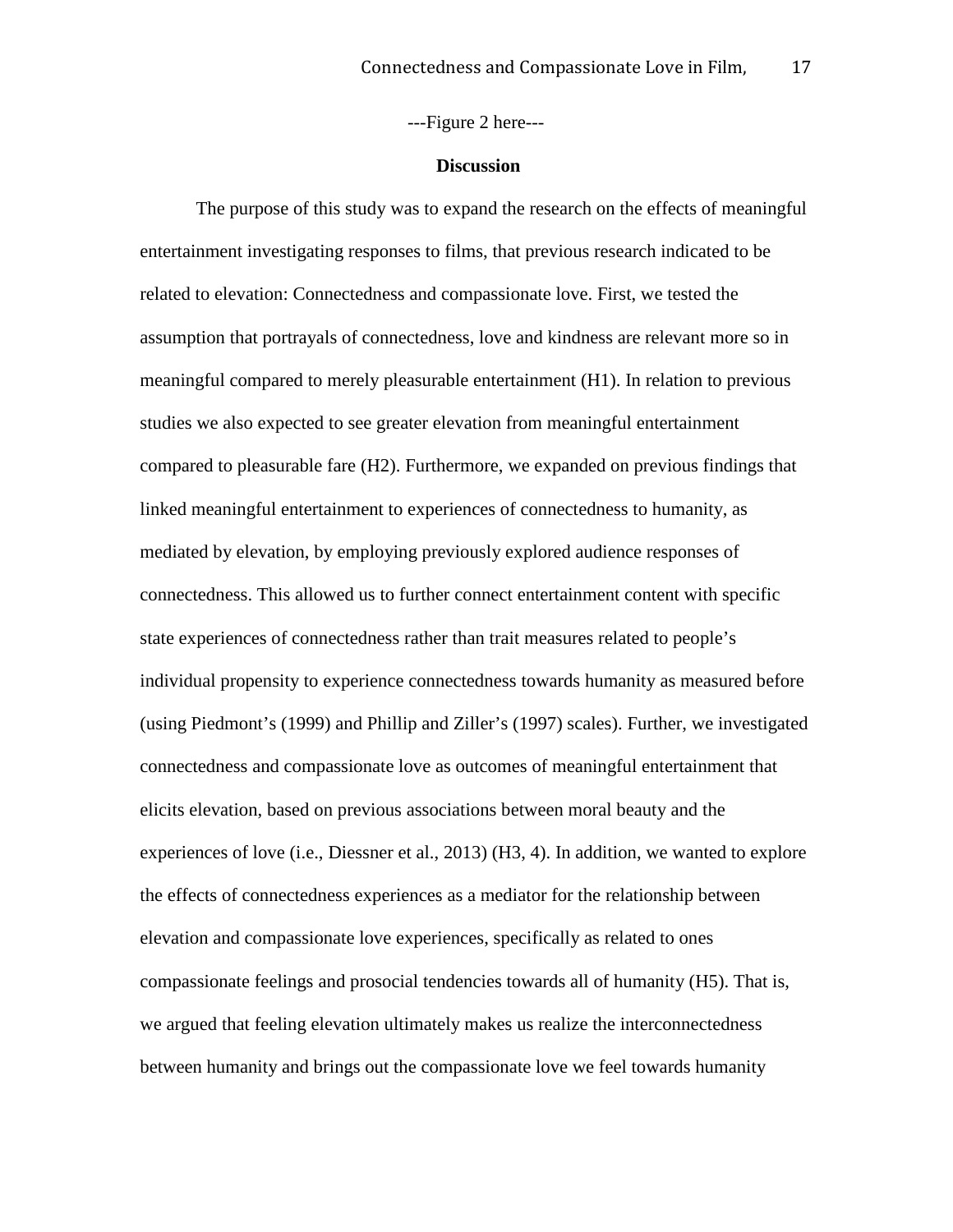including a motivation to help even strangers. Based on Haidt's (2000, 2003b) understanding of divinity as the third dimension of social space, we argued that meaningful entertainment can move us up on the divinity dimension of social space, transforming us to more pure, moral beings. The self-transcendent emotion of elevation, we argued, brings about this transformation through the understanding of the interconnectedness of all humanity and the transcendent.

As expected, popular entertainment portrayals that were seen as meaningful compared to pleasurable included significantly more portrayals of the interconnectedness of the world, how any action causes a reaction, family interconnectedness, and love and kindness. Such meaningful portrayals then also elevate viewers more so than purely pleasurable portrayals that depict life as fun and exciting or that are simple lighthearted depictions. Females experienced more of such meaningful feelings of tenderness, inspiration, and compassion across conditions, supporting previous findings (i.e., Landis et al., 2009; Oliver et al., 2012).

Additionally, supporting our hypotheses, we found elevation to be a mediator for the experiences of connectedness and compassionate love as depicted from meaningful compared to pleasurable films. Expanding upon the findings by Oliver et al. (2014), our study showed that meaningful films that portray connectedness and love and kindness not only elevated people, but also made them realize the importance of human bonds and love in life (connectedness toward close others) and gratitude toward one's family (connectedness towards family). The films further gave them a glimpse of a transcendent aspect of reality (connectedness towards a higher power). Thus, meaningful films not only elicited greater elevation than films focused on simple lighthearted entertainment,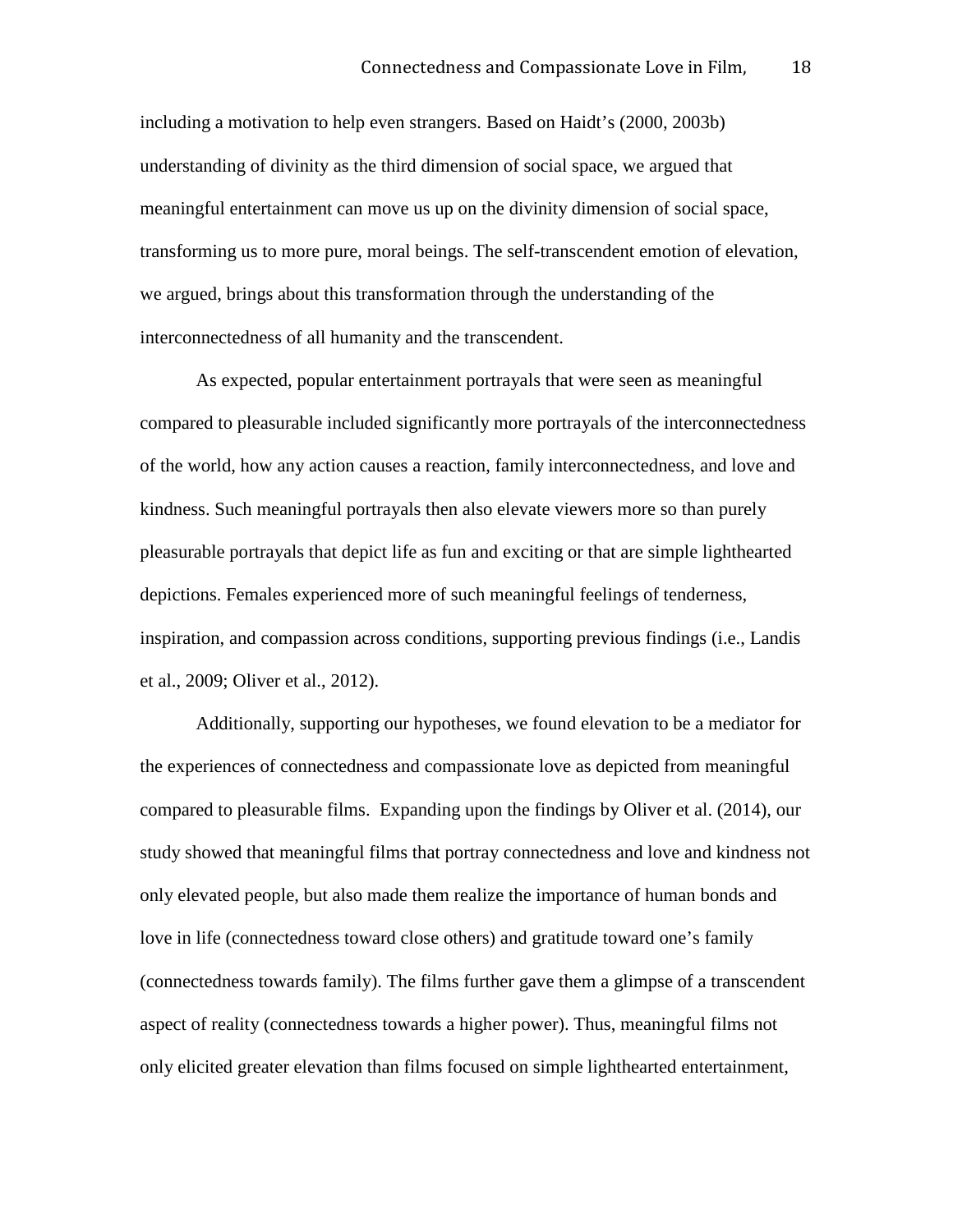but this inspirational, moving, and tender feeling also lead to revelations of the transcendent aspects of reality, a higher power connecting life and understanding that things are part of a larger whole (among others). Our results also support findings by Landis et al. (2009) who demonstrated a moderately strong correlation between spiritual transcendence (as measured by Piedmont, 1991) and elevation  $(r = .45)$ . Future studies could further explore how this connectedness experience with a higher power translates into raising personal morality and/or spirituality. More specifically it would be interesting to see whether meaningful media that portrays certain moral domains (i.e., Oliver et al., 2014) can, over time, increase the salience of a specific moral domain through the process of elevation and experiences of connectedness to humanity and the transcendent.

Lastly, a unique contribution of the study to the scholarship of positive media psychology is the exploration of the third dimension of social space as introduced by Haidt (2000, 2003b). That is, we found that transcendent experiences (connectedness to a higher power) that, inspired by elevation, can make us move up on the dimension of divinity, also seem to motivate us to feel and act compassionately towards strangers and humanity (H5). Firstly, this finding points out that mainstream entertainment, which is perceived as meaningful by the consumer, can affect aspects of self-realization (Vorderer, 2001) that go beyond the pleasing of self interested, fleeting emotions or thoughts. Whereas emotions such as elevation makes us more outward oriented and more connected and grateful for our families; connected towards close others and appreciative of love we experience towards those; and more connected towards the transcendent; these experiences may ultimately serve our self interests to grow as a moral person and thus, rise on the divinity dimension of social space (Haidt, 2000).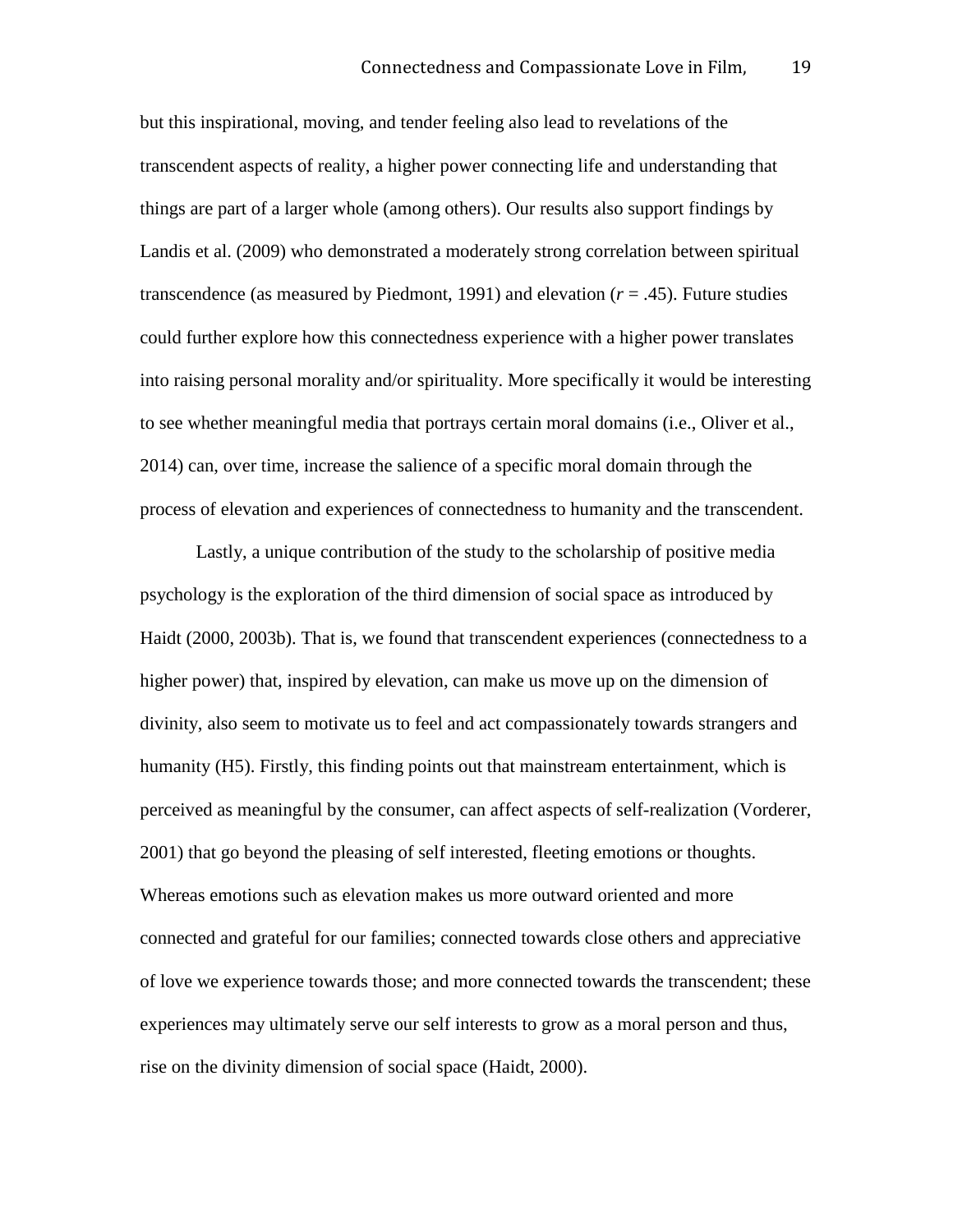Secondly, and as shown by Cialdini et al. (1997), the experience of feeling connected, and specifically connected to a higher power, ultimately can increase our concern about the well-being of others, motivating us to help people we don't know personally (compassionate motivation to love humanity). In short, experiencing the higher power through elevation, can make us think more about the well-being of humankind, wanting to be more kind and good to fellow human beings, and wanting to reach out to people we don't know that are having a hard time (motivation to love humanity items, see Table 3).

Similarly, connectedness towards family has also been shown to mediate the relationship between mediated elevation and ones motivation to love all of humankind. As mentioned before, connectedness towards family specifically includes experiences of gratitude for ones family. As Haidt and his colleagues (i.e., Haidt & Morris, 2009) pointed out, gratitude counts as one of the self-transcendent emotions that open oneself up to others. Similarly, Frederickson (2004) argues that gratitude is another positive emotion that broadens and builds. Others have found a relationship between gratitude and prosocial behavior (i.e., Emmons & McCullough, 2003) as well as compassion and prosocial behavior (i.e., Leiberg, Klimecki & Singer, 2011). Thus, our findings support previous literature that demonstrates a link between gratitude (towards one's family in this case) and one's motivation to be good and do good for others in need (i.e., motivation to love humanity). More specifically, our findings show that this motivation to love humanity can indirectly be elicited through elevating entertainment experiences.

We think these findings have important theoretical and practical implications for the positive power entertainment media can have on transforming viewers and ultimately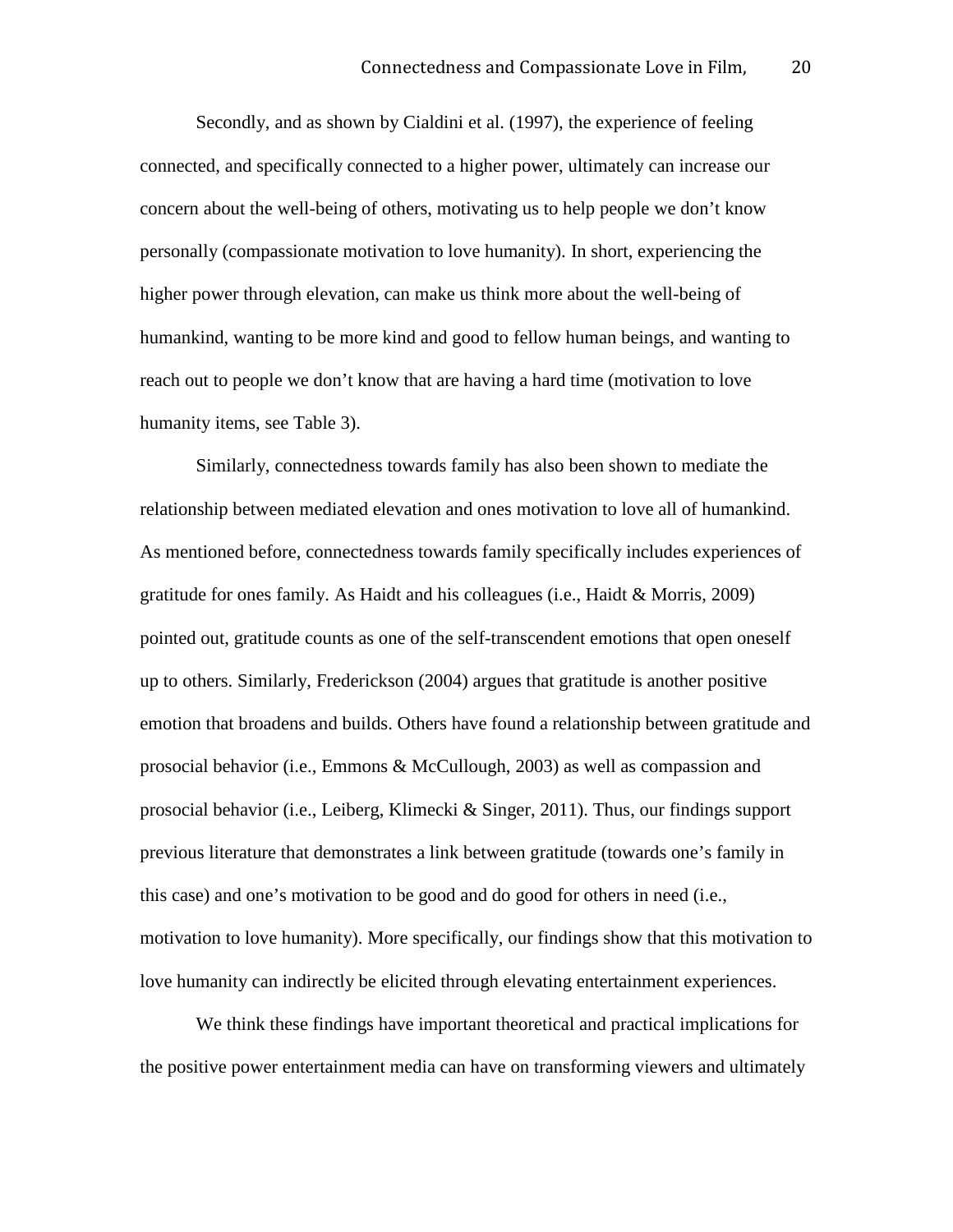society. In fact, media content that is inspiring, elevating, or fostering kindness, compassion, and gratitude is strongly on the rise (see, for example, ServiceSpace.com). Not only have newspapers developed sections for good news (i.e. *Huffington Post* good news) but also online videos depicting extreme acts of kindness frequently go viral (i.e., free hug campaign). Inspiring and uplifting images from all over the world are shared on social media (i.e., Humans of New York), and even inspiring advertisements (i.e., P&G's Thank you Mom) are now commonplace in the current media landscape. With an increase in exposure to such fare, it is only a matter of time before consumers can utilize the benefits of this inspiring content for their own moral development.

#### **Limitations and Future Research**

While the study introduces some new concepts to the field of meaningful entertainment, we recognize several limitations. First, we relied on participants remembering a particular meaningful or pleasurable film, in contrast to exposing them to certain pretested videos. The advantage of the latter is the creation of a strong treatment for the elicitation of the experiences of interest (i.e. elevation, connectedness, compassion); however it reduces external validity. On the other hand, recalling a film experience increases external validity but decreases internal validity and reduces the treatment strength, thus, limiting the conclusions that can be drawn from the self-reported experiences. However, without a content analytic basis on the values and themes portrayed in meaningful films to draw from, the selection of our method seems most reasonable. In fact, we were able to show that across over 90 different selected movies, (in the meaningful condition) connectedness, love, and kindness were more likely to be seen than in pleasurable movies. In addition, even with this great variety of films we were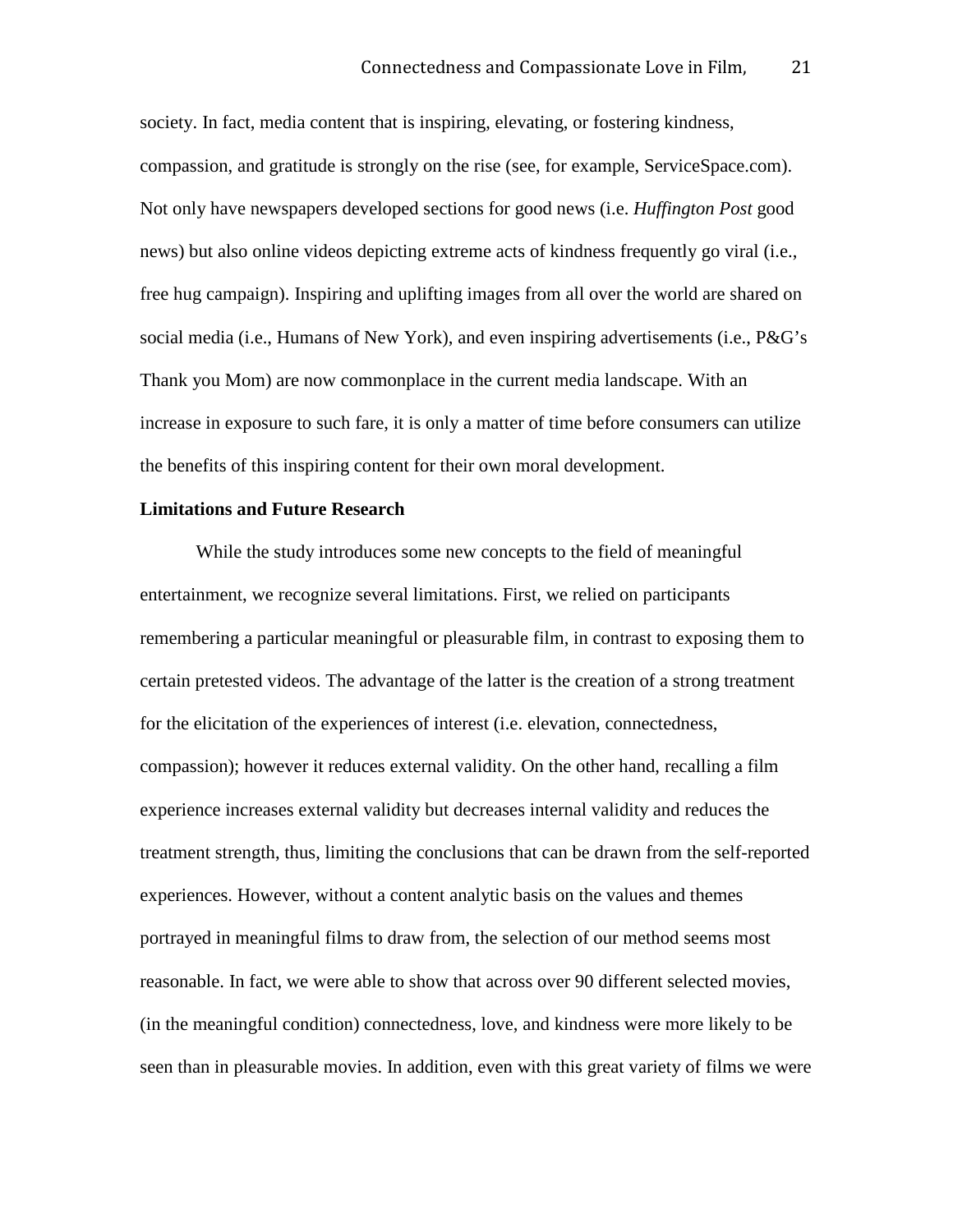able to find our predicted relationships, justifying our method of choice. Nevertheless, future experimental research needs to further explore more systematically the different values and portrayals in media content, which lead to elevation and other transcendent emotions (i.e., Oliver et al., 2014).

Furthermore, even though this study is amongst the first to investigate experiences compassionate love as derived from popular entertainment films, the link between prosocial intentions and actual prosocial behavior is still unexplored. Given the strength of the relationships between elevating entertainment media and connectedness and motivation to love humanity, future research could investigate people's actual helping behaviors through an experimental approach (i.e., Condon, Desbordes, Miller & DeSteno, 2013).

Lastly, when it comes to measuring meaningful media experiences, gender and age of the participants cannot be disregarded. Hofer, Alemand and Martin (2014) have shown that eudaimonic media experiences become specifically relevant later in life. Thus, it is reasonable to expect that older participants are not only more prone to seek out eudaimonic media content more frequently (cf. Oliver & Raney, 2011), but, based on their greater life experiences, are also more likely to retrieve stronger feelings of connectedness and compassionate love from such entertainment. To generalize the results of the current study, a random sample from the general population with a larger age range is warranted.

#### **Conclusion**

Our research is among the first that directly identified connectedness, love, and kindness to be values that are more prevalent in meaningful compared to pleasurable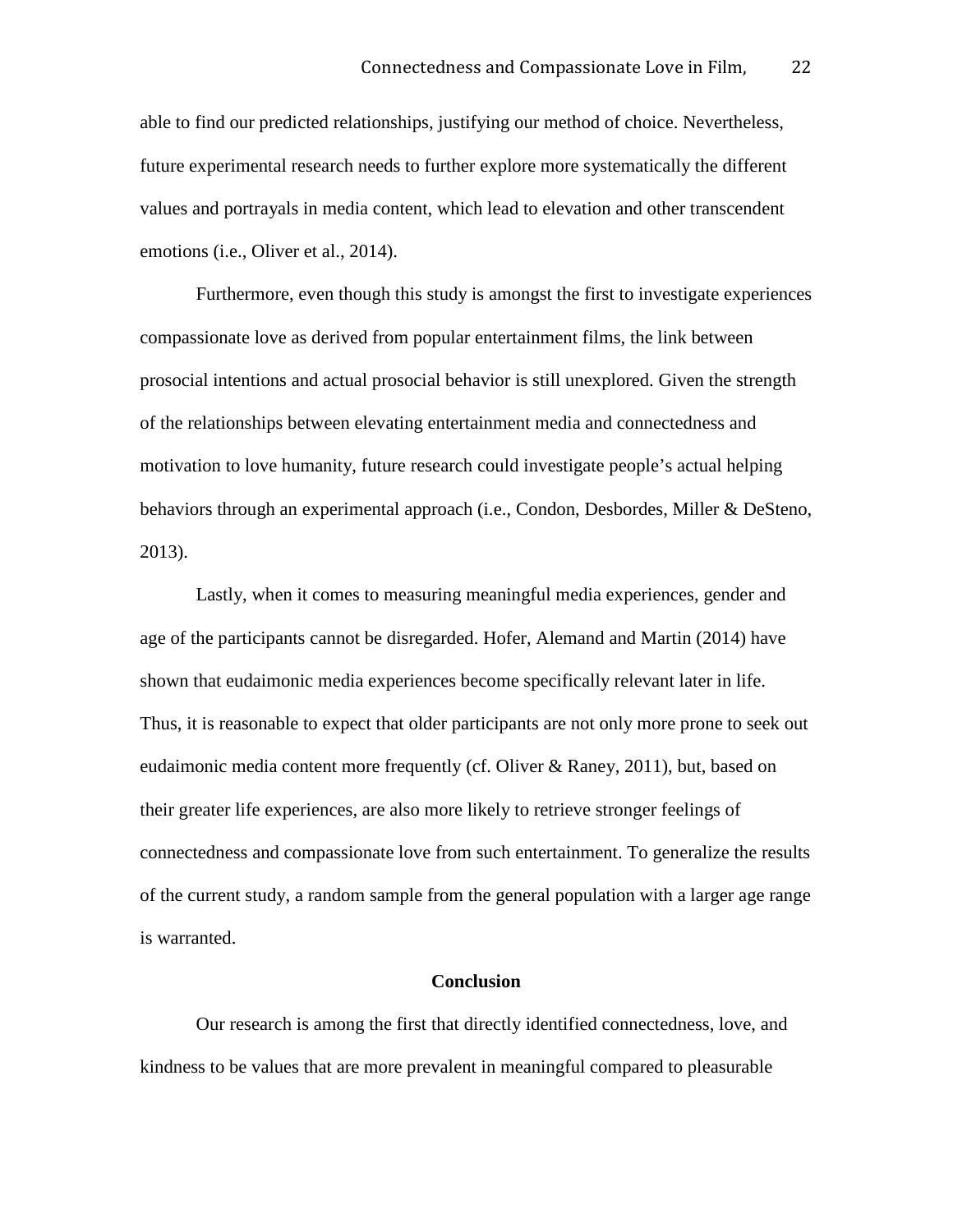entertainment as identified by a sample of college students. Additionally, we found that elevation is a mediator for meaningful films and experiences of connectedness towards a higher power (the transcendence), connectedness towards close others (specifically as related to love), connectedness towards family (specifically as related to gratitude), compassionate love towards close others, and compassionate motivation to love humanity and help strangers. Specifically, connectedness towards the higher power and appreciation for ones family and loved ones mediated the relationship between mediated elevation and ones motivation to be there for others in need. This not only expands our understanding of meaningful entertainment experiences, but has further implications for the development of personal morals, kind behaviors (kindness as a response to compassion), and gratitude from entertainment fare. We hope to have broadened the research avenues to further explore these transcendent emotions as a result of media experiences and their potential to impact individuals and society for the better.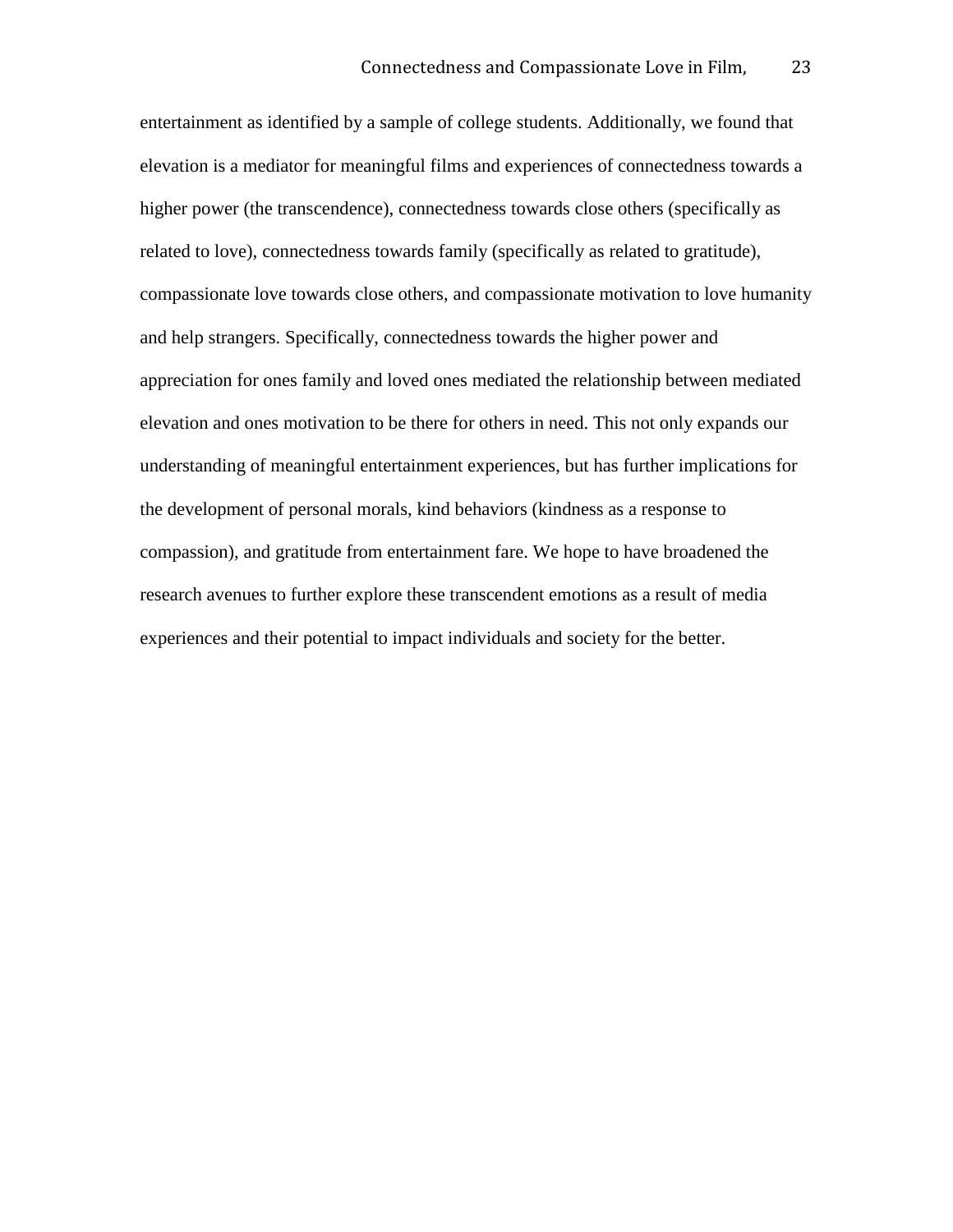#### **References**

- Algoe, S.B., & Haidt, J. (2009). Witnessing excellence in action: The'other-praising' emotions of elevation, gratitude, and admiration. *Journal of Positive Psychology*, *4*, 105–27. doi: 10.1080/17439760802650519
- Aquino, K. , McFerran, B., & Laven, M. (2011). Moral identity and the experience of moral elevation in response to acts of uncommon goodness. *Journal of Personality and Social Psychology, 100,* 703-718. doi: 10.1037/a0022540.
- Baumeister, R. F., Vohs, K.D., Aaker, J. L., Garbinsky, E.N. (2013). Some key differences between a happy life and a meaningful life. *The Journal of Positive Psychology*, 505-516. doi: 10.1080/17439760.2013.830764
- Bartsch, A. (2012). Emotional gratification in entertainment experience. Why viewers of movies and television series find it rewarding to experience emotions. *Media Psychology, 15*(3), 267–302. Doi: 10.1080/15213269.2012.693811
- Bosshart, L., & Macconi, I. (1998). Defining "entertainment." *Communication Research Trends, 18*(3), 3–6.
- Condon, P., Desbordes, G., Miller, W. B., & DeSteno, D. (2013). Meditation increases compassionate responses to suffering. *Psychological Science, 24*(10), 2125-2127. doi:10.1177/0956797613485603
- Cialdini, R. B., Brown, S. L., Lewis, B.P., Luce, C., Neuberg, S. L. (1997). Reinterpreting the empathy-altruism relationship: When one into one equals oneness. *Journal of Personality and Social Psychology, 73*(3), 481- 494. http://dx.doi.org/10.1037/0022-3514.73.3.481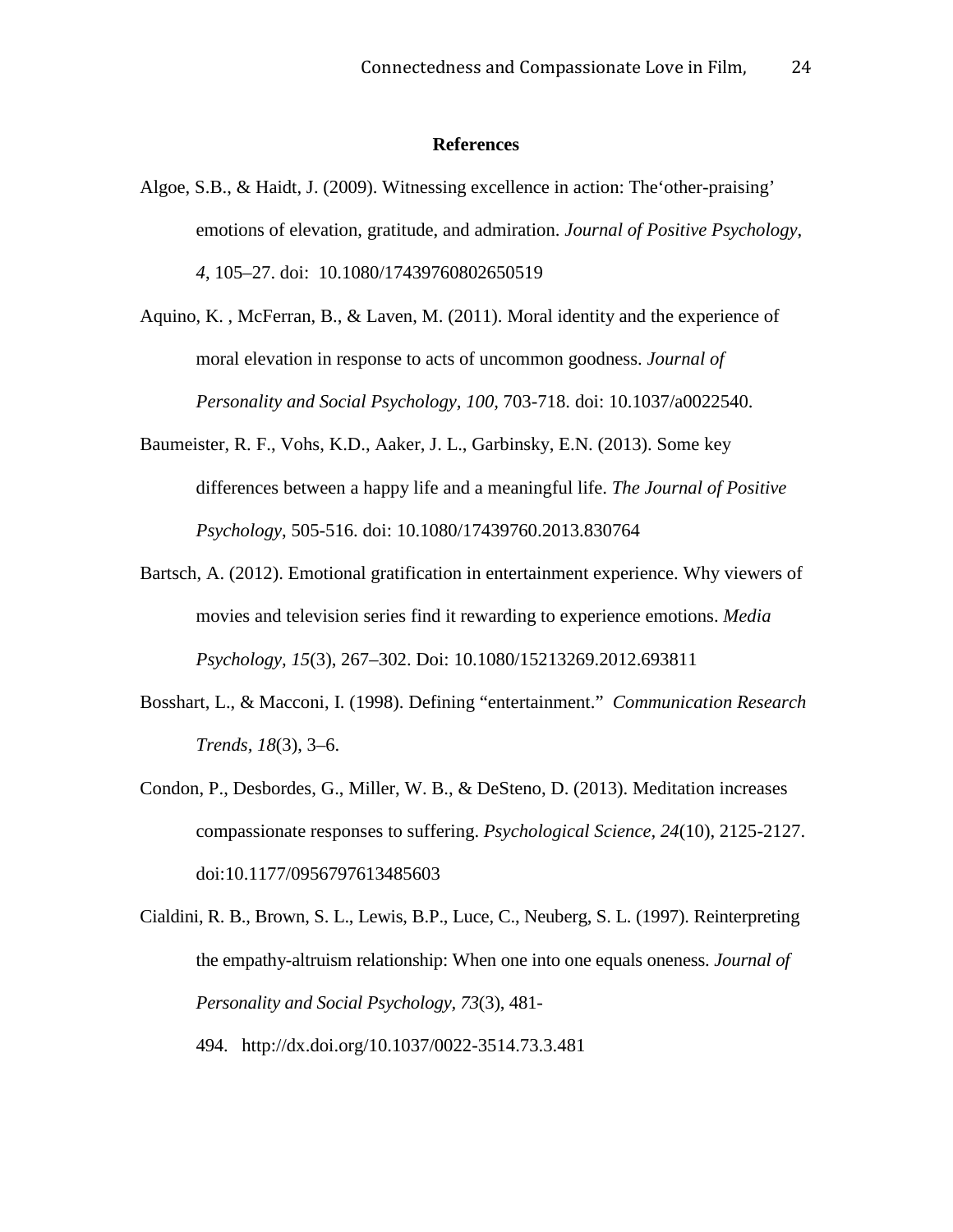- Costa, P. T., & McCrae, R. R. (1995). Domains and facets: Hierarchical personality assessment using the revised neo personality inventory. *Journal of Personality Assessment, 64*, 21-50.
- Davis, M. H. (1996). *Empathy: A social psychological approach.* Boulder, CO: Westview Press.
- Diessner, R., Iyer, R., Smith, M., M., Haidt, J. (2013). Who engages with moral beauty? *Journal of Moral Education*, 42, 139-163. DOI: 10.1080/03057240.2013.785941
- Diessner, R., Solom, R. D., Frost, N. K., Parsons, L., & Davidson, J. (2008). Engagement with beauty: Appreciating natural, artistic, and moral beauty. *The Journal of Psychology, 142*(3), 303-332. doi: 10.3200/JRLP.142.3.303-332.
- Eden, A., Hartmann, T., Oliver, M. B., & Mares, M. L. (2013, June). *Elevation! Only if you care: Examining the determinants of users' elevation responses to short film clips.* Paper presented at the annual meeting of the International Communication Association, London, UK.
- Emmons, R. A. & McCullough, M. E. (2003). Counting blessings versus burdens: An experimental investigation of gratitude and subjective well-being in daily life. *Journal of Personality and Social Psychology, 84*(2), 377-389.
- Fredrickson, B. L. (2004). Gratitude, like other positive emotions, broadens and builds. In R. A. Emmons & M. E. McCullough (Eds.), *The Psychology of Gratitude* (pp. 145-166). New York, NY: Oxford University Press.
- Garland, E., L., Frederickson, B., L., Kring, A., M., Johnson, D., P., Meyer, P., S., & Penn, D., L., (2010). Upward spirals of positive emotions counter downward spirals of negativity: insights from the broaden-and-build theory and affective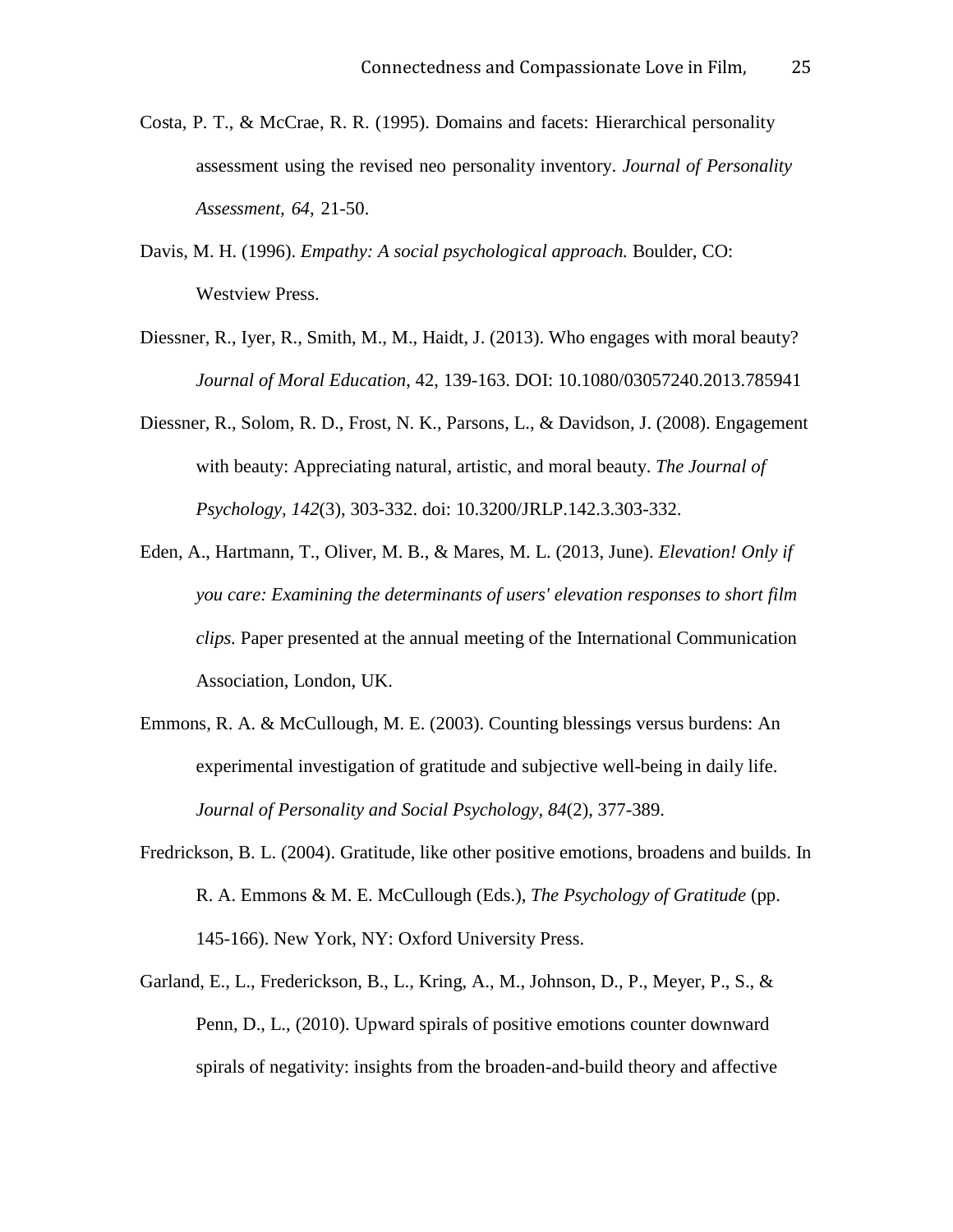neuroscience on the treatment of emotion dysfunctions and deficits in psychopathology. *Clinical Psychology Review, 30*(7), 849-864. doi: 10.1016/j.cpr.2010.03.002

- Haidt, J. (2003a). The moral emotions. In R.J. Davidson, K.R. Scherer, & H.H. Goldsmith (Eds.), *Handbook of affective sciences* (pp. 852–870). Oxford, England: Oxford University Press.
- Haidt, J. (2003b). Elevation and the positive psychology of morality. In C.L.M. Keyes & J. Haidt (Eds.), *Flourishing: Positive psychology and the life well-lived* (pp. 275– 289). Washington, DC:American Psychological Association.
- Haidt, J. (2000). The positive emotion of elevation. *Prevention & Treatment, 3,* Article 3. Retrieved from http://psycnet.apa.org/journals/pre/3/1/3c.html
- Haidt, J., & Algoe, S. (2004). Moral amplification and the emotions that attach us to saints and demons. In J. Greenberg, S. L. Koole, & Tom Pyszczynski (Eds.) *Handbook of experimental existential psychology*. New York: Guilford. pp. 322- 335.
- Haidt, J., & Joseph, C. (2004). Intuitive Ethics: How Innately Prepared Intuitions Generate Culturally Variable Virtues. *Daedalus*, 55-66. doi:10.1162/0011526042365555
- Haidt, J., & Morris, J. P. (2009). Finding the self in self-transcendent emotions. *Proceedings of the National Academy of Sciences, 106, 7687-7688.*  $\Box$  doi: 10.1073/pnas.0903076106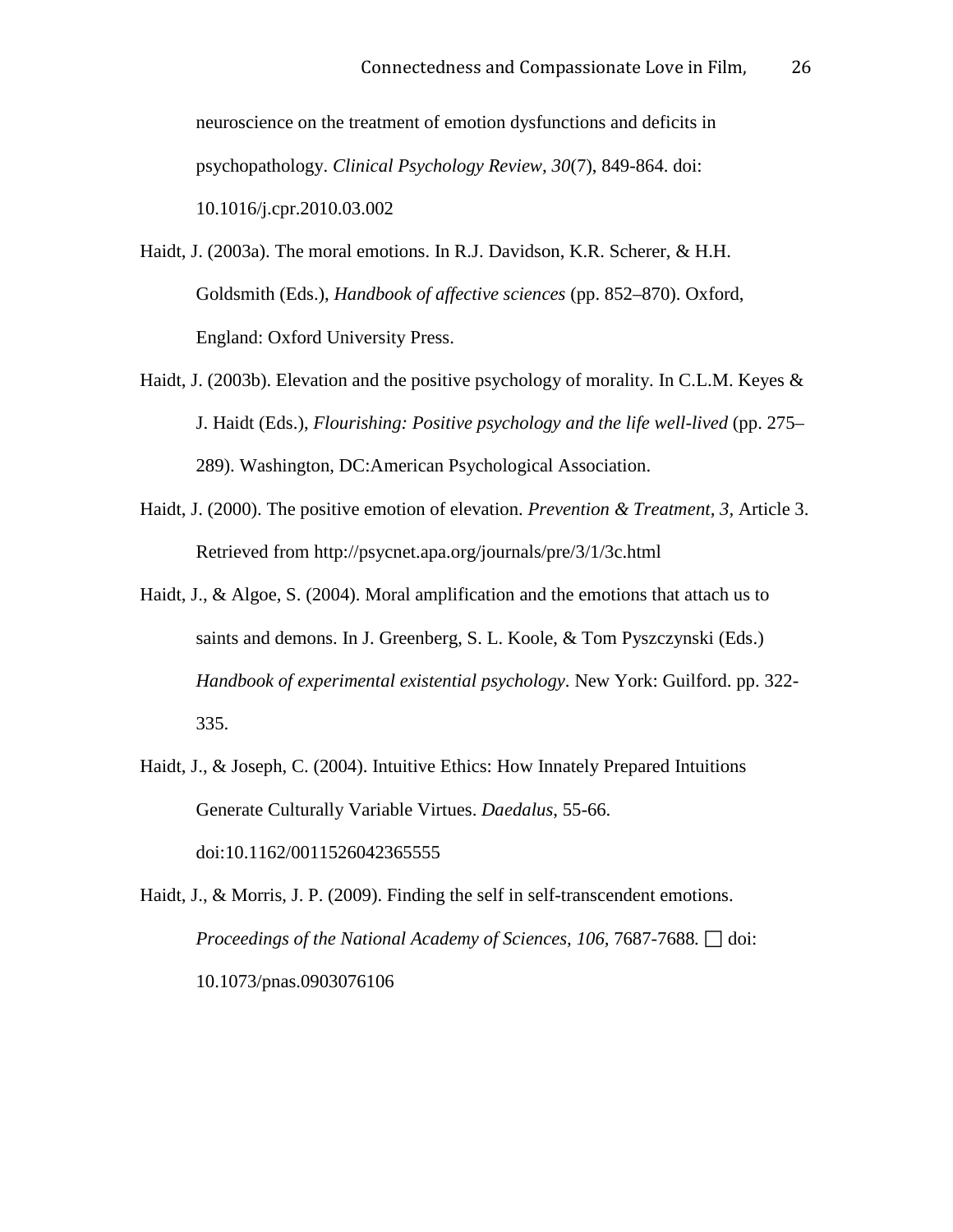- Haidt, J. & Keltner, D. (2004). Appreciation of beauty and excellence. In C. Peterson and M. E. P. Seligman (Eds.) *Character strengths and virtues*. Washington DC: American Psychological Association Press. pp. 537-551.
- Hofer, M. (2013). Appreciation and enjoyment of meaningful entertainment: The role of mortality salience and search for meaning in life. *Journal of Media Psychology: Theories, Methods, and Applications*, *25*(3), 109-117. doi: 10.1027/1864- 1105/a000089
- Hofer, M., Alemand, M., & Martin, M. (2014). Age differences in nonhedonic entertainment experiences. *Journal of Communication, 64*(1), 61-81. doi:10.1111/jcom.12074
- Janicke, S. H., & Ramasubramanian, S. (November, 2014). Positive emotions, spiritual beliefs, trait transcendence, and media enjoyment. *To be presented at the Annual National Communication Association, November, 2014, Chicago, IL (under review at the Journal of Media Psychology)*
- Kashdan, T., B., Biswas-Diener, R., King, L., A. (2008). Reconsidering happiness: The costs of distinguishing between hedonics and eudaimonia. *The Journal of Positive Psychology, 3*, 219-233. DOI: 10.1080/17439760802303044
- Keltner, D., & Haidt, J. (2003). Approaching awe: A moral, spiritual, and aesthetic emotion. *Cognition & Emotion*, *17*, 297–314. DOI: 10.1080/02699930302297
- Klimmt C. (2011). Media psychology and complex modes of entertainment experiences. *Journal of Media Psychology: Theories, Methods, and Applications*, *23*(1), 34-38. doi: 10.1027/1864-1105/a000030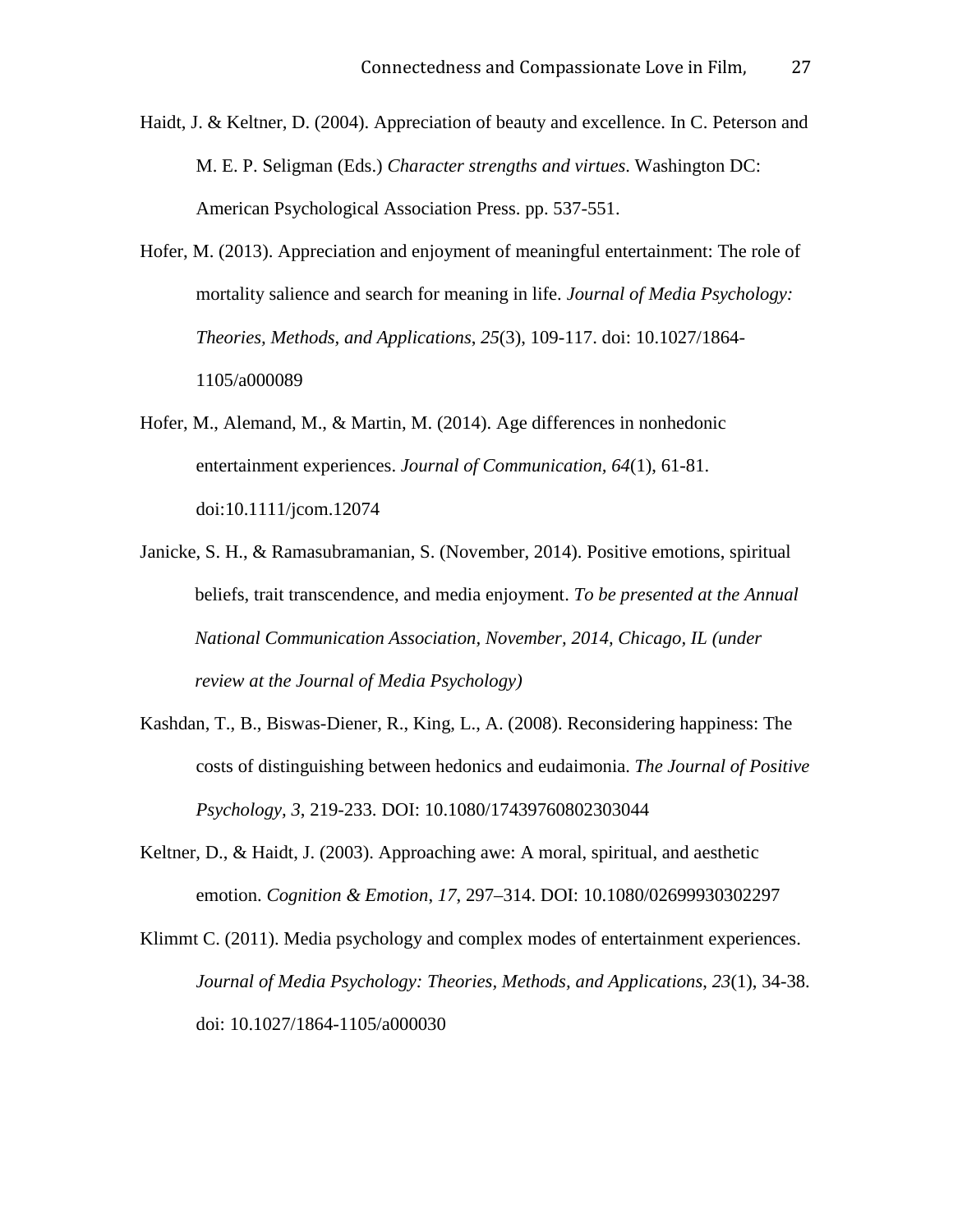Knobloch-Westerwick, S., Gong, Y., Hagner, H., Kerbeykian, L. (2013). Tragedy viewers count their blessings. Feeling low on fiction leads to feeling high on life. *Communication Research*, *40*(6), 747-766. Doi: 10.1177/0093650212437758

- Landis, S. K., Sherman, M. F., Piedmont, R. L., Kirkhard, M. W., Rapp, E. M., Bike, D. H. (2009). The relation between elevation and self-reported prosocial behavior: Incremental validity over the Five-Factor Model of Personality. *The Journal of Positive Psychology, 4*(1), 71-84. Doi: 10.1080/17439760802399208
- Leiberg S, Klimecki O, Singer T (2011) Short-term compassion training increases prosocial behavior in a newly developed prosocial game. *PLoS ONE, 6*(3): e17798. doi:10.1371/journal.pone.0017798
- Lewis, R. J., Tamborini, R., & Weber, R. (2014). Testing a dual-process model of media enjoyment and appreciation*. Journal of Communication, 64*(3), 397-416. doi:10.1111/jcom.12101

Maslow, A. H. (1976). *Religions, values, and peak experiences*. New York: Penguin.

Oliver, M. B. (1993). Exploring the paradox of the enjoyment of sad films. *Human Communication Research, 19*, 314-342. DOI: 10.1111/j.1468- 2958.1993.tb00304.x

- Oliver, M. B., Ash, E., Kim, K., Woolley, J. K., Hoewe, J., Shade, D. D., Chung, M. (in press). Media induced elevation as a means of enhancing feelings of intergroup connectedness. *Journal of Social Issues.*
- Oliver, M. B., & Bartsch, A. (2010). Appreciation as audience response: exploring entertainment gratifications beyond hedonism. *Human Communication Research*, *36*(1), 53-81. doi:10.1111/j.1468-2958.2009.01368.x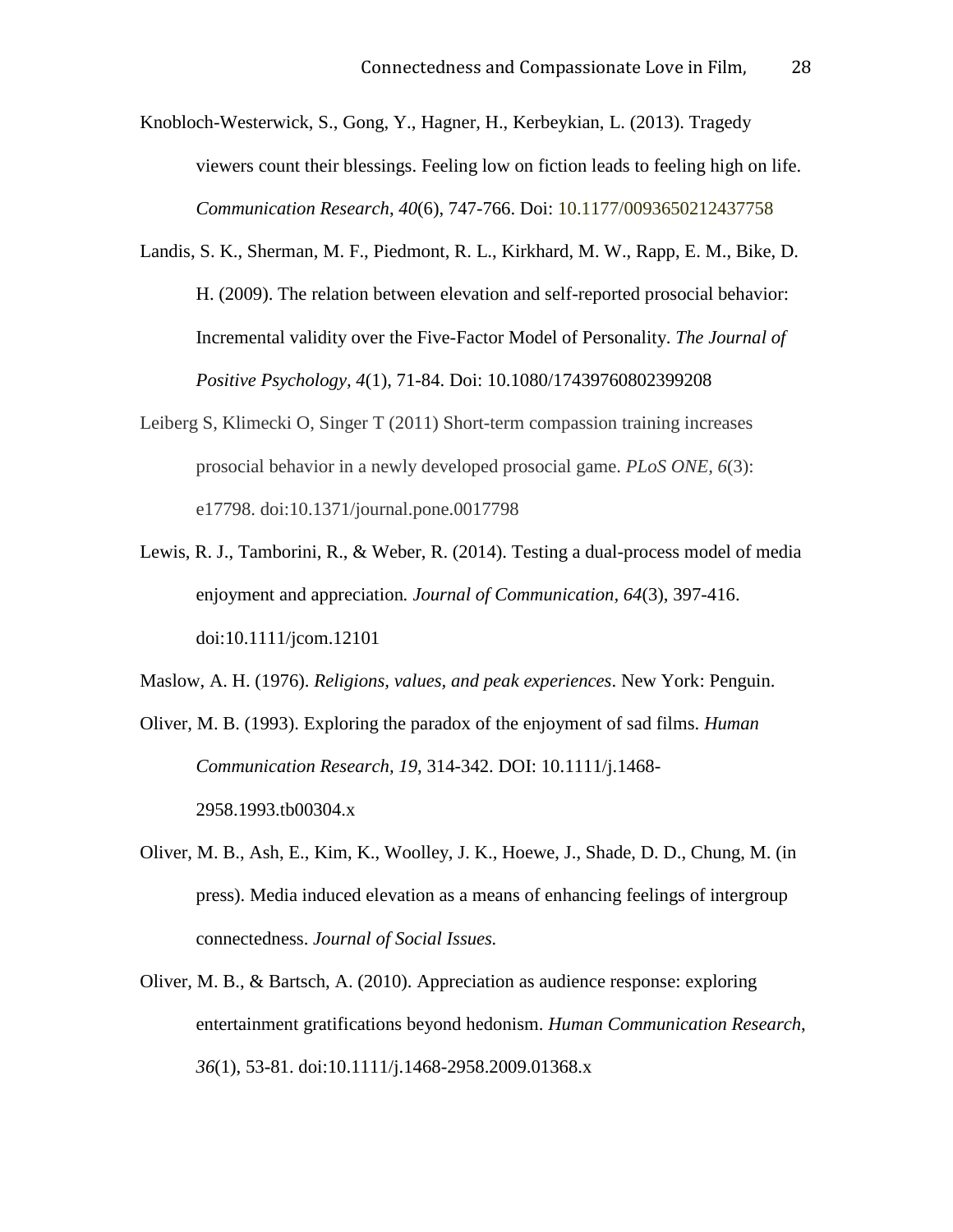- Oliver, M.B. & Bartsch, A. (2011). Appreciation of entertainment. The importance of meaningfulness via virtue and wisdom. *Journal of Media Psychology: Theories, Methods, and Applications, 23*(1), 29-33. doi:10.1027/1864-1105/a000029
- Oliver, M.B., & Hartmann, T. (2010). Exploring the role of meaningful experiences in users' appreciation of "good movies". *Projections, 4*(2), 128-150.doi: 10.3167/proj.2010.040208
- Oliver, M. B., Hartmann, T., & Woolley, J.K. (2012). Elevation in response to entertainment portrayals of moral virtue. *Human Communication Research, 38*(3), 360-378. doi: 10.1111/j.1468-2958.2012.01427.x
- Oliver, M. B., Hoewe, J., Kim, K., Shade, D., & Bailey, E. (2014, May). *The Influence of media portrayals of care, loyalty, and purity on elevation and connectedness with humanity*. Paper presented at the International Communication Association, Seattle, WA.
- Oliver, M.B., & Raney, A. A. (2011). Entertainment as pleasurable and meaningful: Identifying hedonic and eudaimonic motivations for entertainment consumption. *Journal of Communication*, *61*(5), 984-1004. doi:10.1111/j.1460- 2466.2011.01585.x
- Pavey, L., Greitemeyer, T., Sparks, P. (2011). Highlighting relatedness promotes prosocial motives and behavior. *Personality and Social Psychology Bulletin, 37*(7), 905-917. doi:10.1177/0146167211405994
- Piedmont, R. L. (1999). Does spirituality represent the sixth factor of personality? Spiritual transcendence and the five-factor model. *Journal of Personality, 67*(6), 985-1013. doi: 10.1111/1467-6494.00080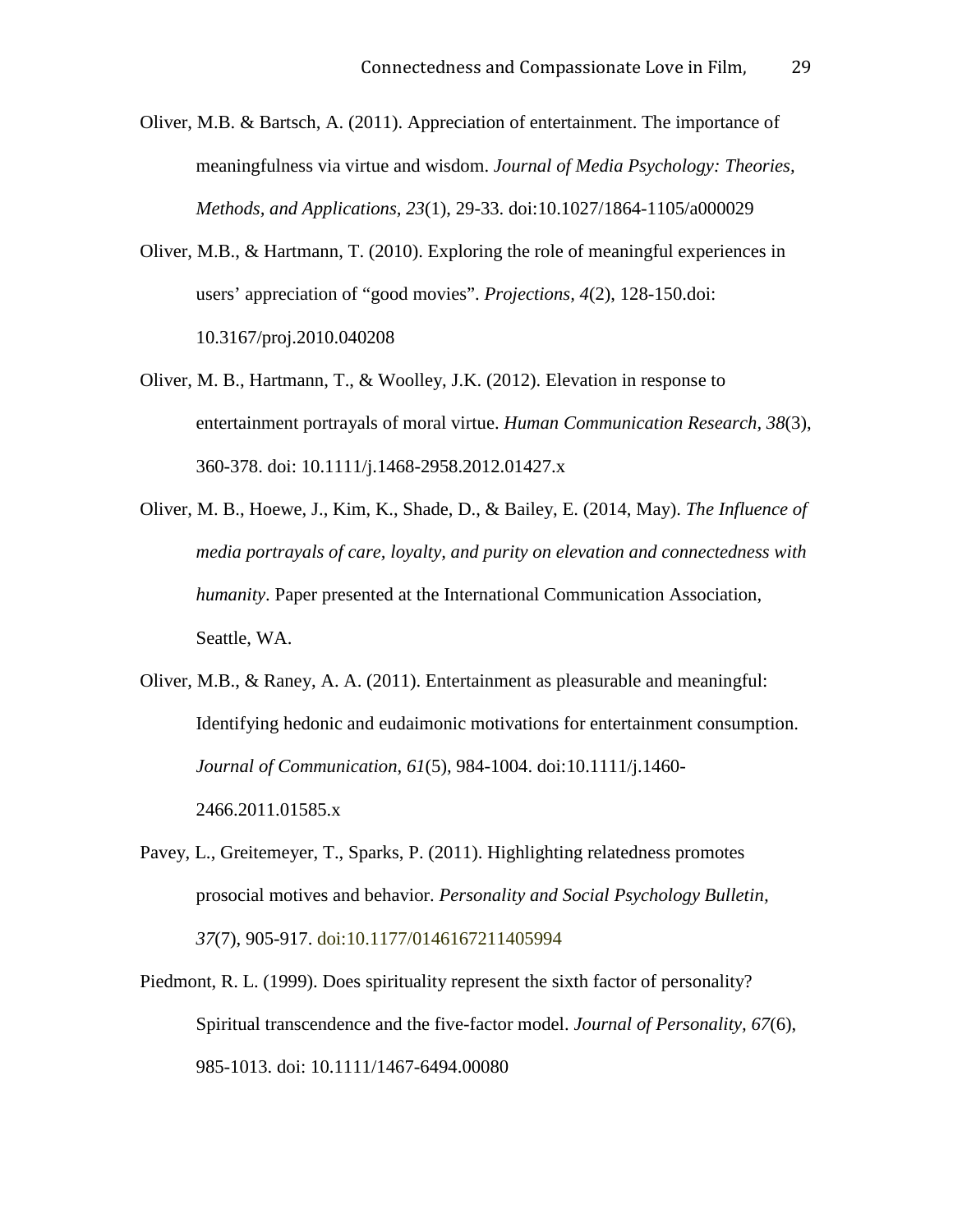- Phillips, S. T., & Ziller, R. C. (1997). Toward a theory and measure of the nature of nonprejudice. *Journal of Personality and Social Psychology, 72*(2), 420-434. doi: 10.1037//0022-3514.72.2.420
- Preacher, K. J., & Hayes, A. F. (2004). SPSS and SAS procedures for estimating indirect effects in simple Mediation models. *Behavior Research Methods, Instruments, & Computers*, *36*, 717-731. Doi: 10.3758/BF03206553
- Preacher, K. J., Rucker, D. D., & Hayes, A. F. (2007). Addressing moderated Mediation hypotheses: Theory, methods, and prescriptions. *Multivariate Behavioral Research*, *42*, 185-227. Doi: 10.1080/00273170701341316
- Schindler, I., Zink, V., Windrich, J., & Menninghaus, W. (2013). Admiration and adoration: their different ways of showing and shaping who we are. *Cognition and Emotion, 27*(1), 85-118. doi: 10.1080/02699931.2012.698253
- Schwartz, S. H. (1992). Universals in the content and structure of values: Theoretical advances and empirical tests in 20 countries. *Advances in Experimental Social Psychology, 25*, 1–65. doi: 10.1016/S0065-2601(08)60281-6
- Sprecher, S., & Fehr, B. (2005). Compassionate love for close others and humanity. *Journal of Social and Personal Relationships*, *22*, 629–651. Doi: 10.1177/0265407505056439
- Tabachnick, B. G., & Fidell, L. S. (2007). *Using multivariate statistics* (5th ed.). Upper Saddle River, NJ: Pearson Allyn & Bacon.
- Vorderer, P. (2001). It's all entertainment, sure. But what exactly is entertainment? Communication research, media psychology, and the explanation of entertainment experiences. *Poetics, 29*, 247–261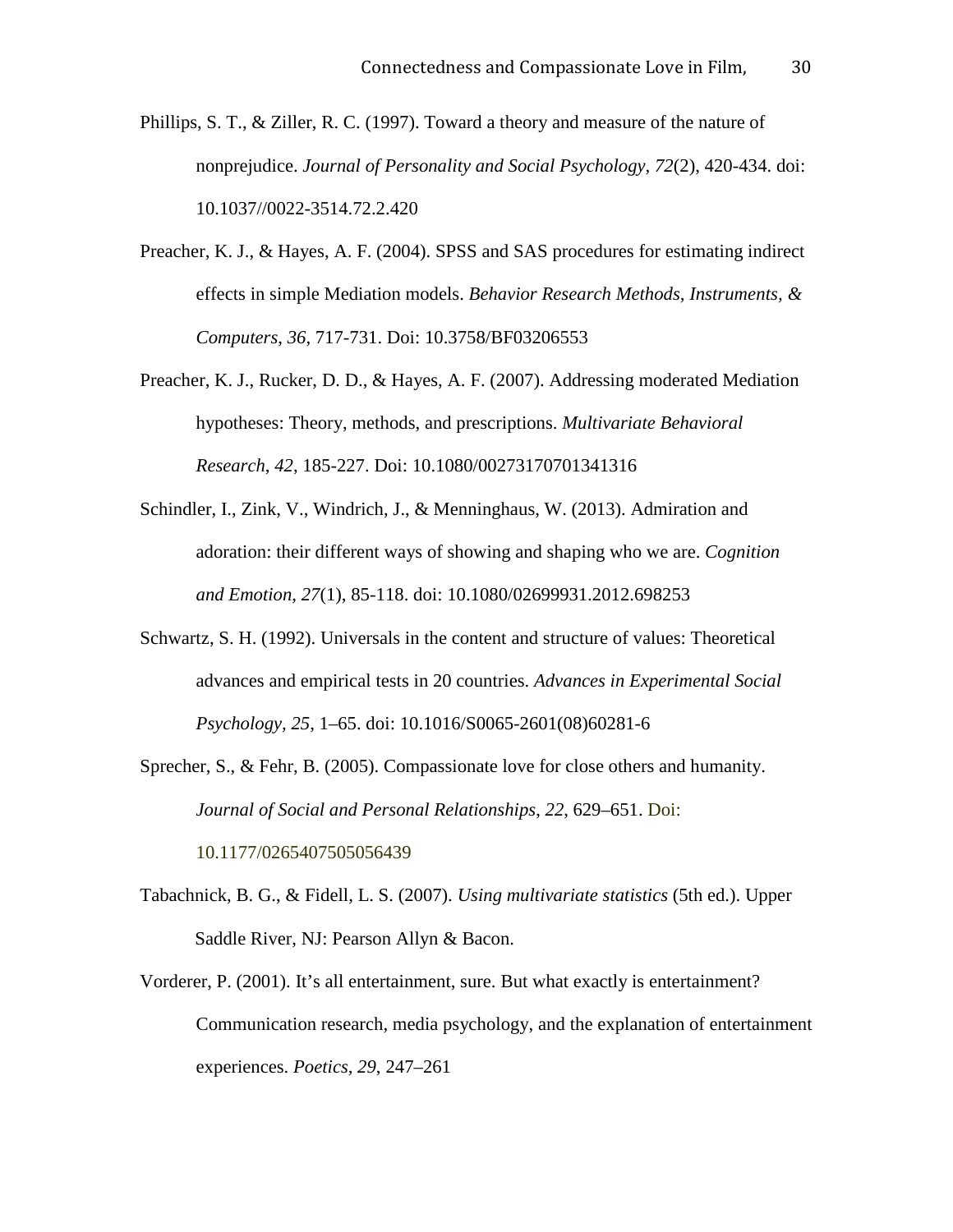- Vorderer, P., Klimmt, C. & Ritterfeld, U. (2004). Enjoyment: At the heart of media entertainment. *Communication Theory, 14*(4), 388-408. Doi: 10.1016/S0304- 422X(01)00037-7
- Wirth, W., Hofer, M., & Schramm, H. (2012). Beyond pleasure: Exploring the eudaimonic entertainment experience. *Human Communication Research, 38*, 406- 428. doi:10.1111/j.1468-2958.2012.01434.x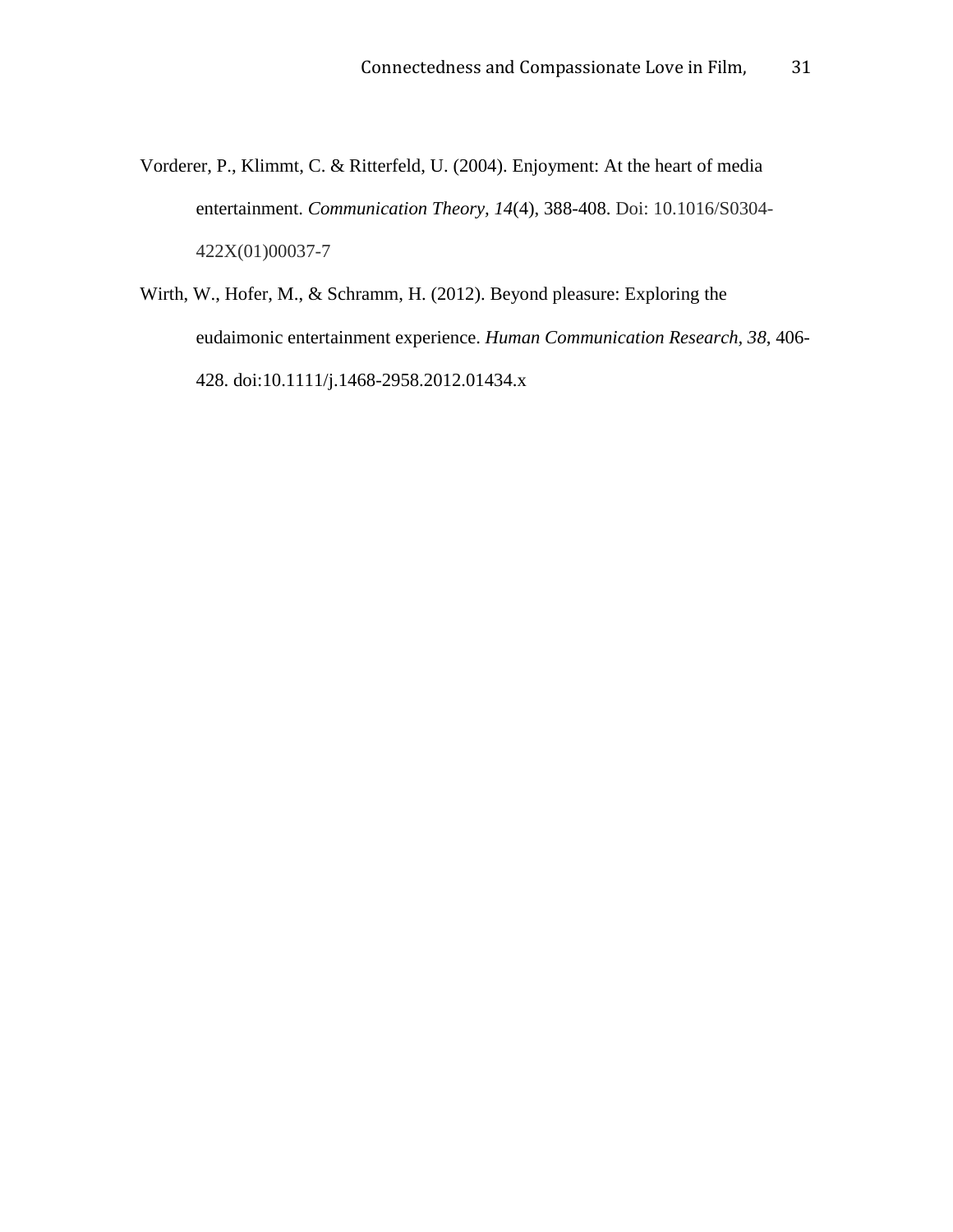|                         |            | <b>Film Condition</b> |                             |            |  |
|-------------------------|------------|-----------------------|-----------------------------|------------|--|
| Genre                   | Meaningful | Pleasurable           | Chi <sup>2</sup> ( $df=1$ ) | Cramer's V |  |
| Comedy                  | 39%        | 59%                   | 10.892**                    | 0.202      |  |
| Drama                   | 54%        | 38%                   | 7.583*                      | 0.169      |  |
| Sad film/tear jerker    | 24%        | 13%                   | 5.756*                      | 0.147      |  |
| History                 | 15%        | 6%                    | 5.497*                      | 0.144      |  |
| Animation               | 4%         | 8%                    | 1.41                        | 0.073      |  |
| Romance                 | 44%        | 37%                   | 1.262                       | 0.069      |  |
| Biography               | 7%         | 4%                    | 0.911                       | 0.059      |  |
| Documentary             | 4%         | 2%                    | 0.816                       | 0.055      |  |
| Thriller/Suspense       | 10%        | 13%                   | 0.634                       | 0.049      |  |
| Crime                   | 5%         | 6%<br>0.173           |                             | 0.026      |  |
| Horror                  | 3%         | 2%                    | 0.08                        |            |  |
| Fantasy                 | 11%        | 10%                   | 0.036                       | 0.012      |  |
| Science fiction         | 5%         | 6%                    | 0.021                       | 0.009      |  |
| <b>Action Adventure</b> | 22%        | 22%                   | 0.001                       | 0.002      |  |

| Table 1                                                                         |  |
|---------------------------------------------------------------------------------|--|
| Percent of Participants Identifying Their Self-Selected Film to Specific Genres |  |

 $*$  *p* < .05. \*\*, *p* < .001.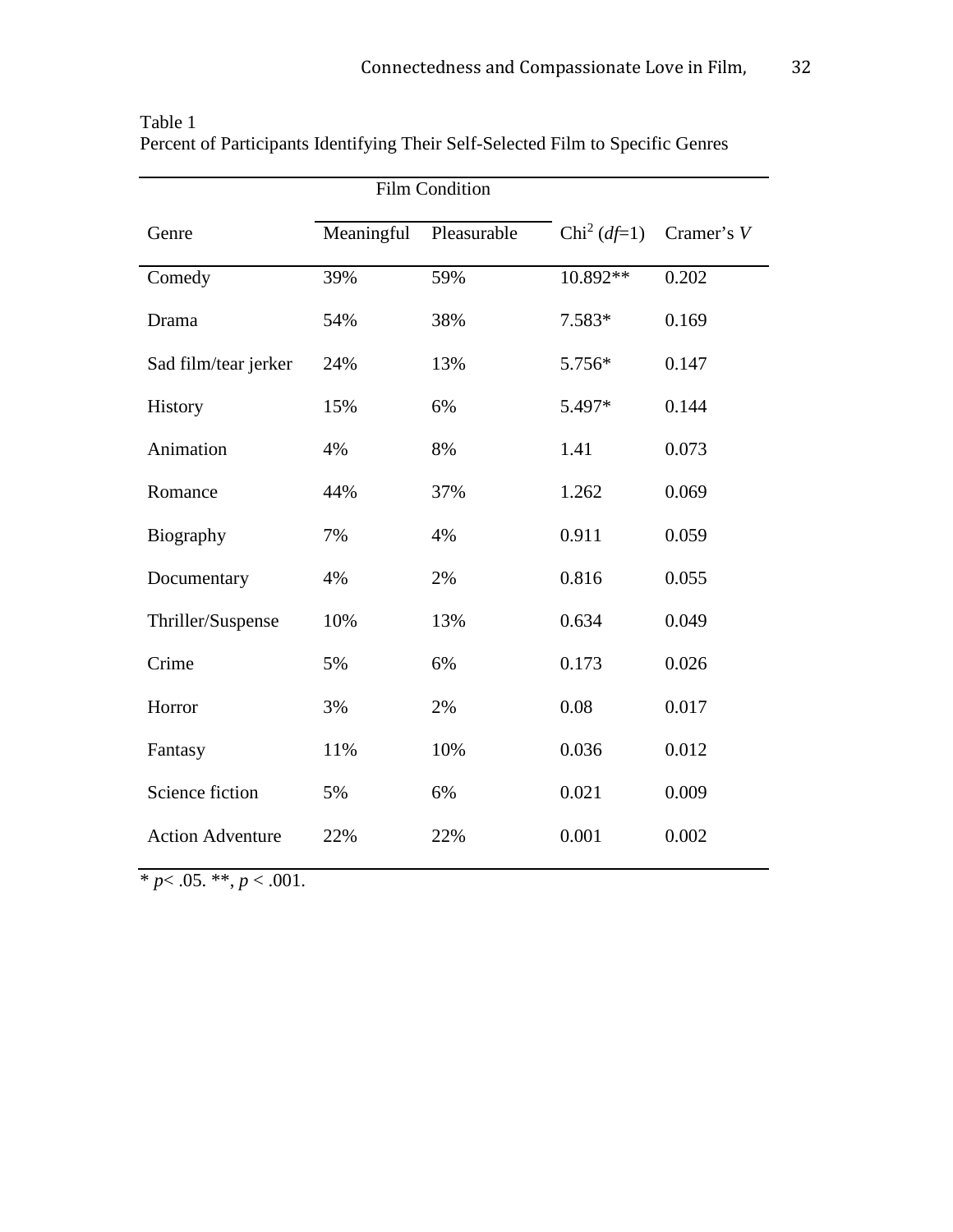|                                                 | Factor 1      | Factor 2      | Factor 3       |  |
|-------------------------------------------------|---------------|---------------|----------------|--|
| The movie                                       | Connectedness | Connectedness | Connectedness  |  |
|                                                 | towards close | towards a     | towards family |  |
|                                                 | others        | higher power  |                |  |
| made me think about the power of                | .929          | $-.031$       | $-.172$        |  |
| love                                            |               |               |                |  |
| Made me realize that love and being             | .877          | $-0.016$      | $-0.017$       |  |
| loves is a great gift in life                   |               |               |                |  |
| made me realize the importance of               | .851          | $-.119$       | $-.007$        |  |
| relationships                                   |               |               |                |  |
| made me feel how important human                | .797<br>.092  |               | $-.051$        |  |
| bonds are                                       |               |               |                |  |
| Taught me that love and kindness to             | .779          | $-.029$       | .088           |  |
| others are the key to a fulfilling life         |               |               |                |  |
| Made me feel happy to have the                  | .756          | $-.041$       | .186           |  |
| people in my life that make me feel             |               |               |                |  |
| loved                                           |               |               |                |  |
| Made me feel like faith and love                | .697          | .028          | .026           |  |
| can accomplish miracles                         |               |               |                |  |
| Made me cherish the people in my                | .595          | .058          | .302           |  |
| life                                            |               |               |                |  |
| Showed me the value of friendship               | .421          | $-.082$       | .284           |  |
| Made me feel like I can merge with              | $-.117$       | .838          | .016           |  |
| a power or force greater than myself            |               |               |                |  |
| Revealed a transcendent aspect to               | $-.207$       | .775          | .032           |  |
| reality<br>Made all things appear to be part of | .136          | .770          | $-159$         |  |
| a larger whole                                  |               |               |                |  |
|                                                 |               |               |                |  |
| Feel like I could transcend space               | $-.304$       | .720          | .196           |  |
| and time                                        |               |               |                |  |
| Gave me a spiritual experience                  | .025          | .721          | $-.048$        |  |
| Made me feel like I could go                    | $-0.047$      | .709          | .055           |  |
| beyond my normal everyday sense                 |               |               |                |  |
| of self                                         |               |               |                |  |
| Made me feel mystical                           | $-.251$       | .678          | .092           |  |
|                                                 |               |               |                |  |

### Table 2

Results of the EFA with Promax Rotation for Connectedness Experiences

*Table continues*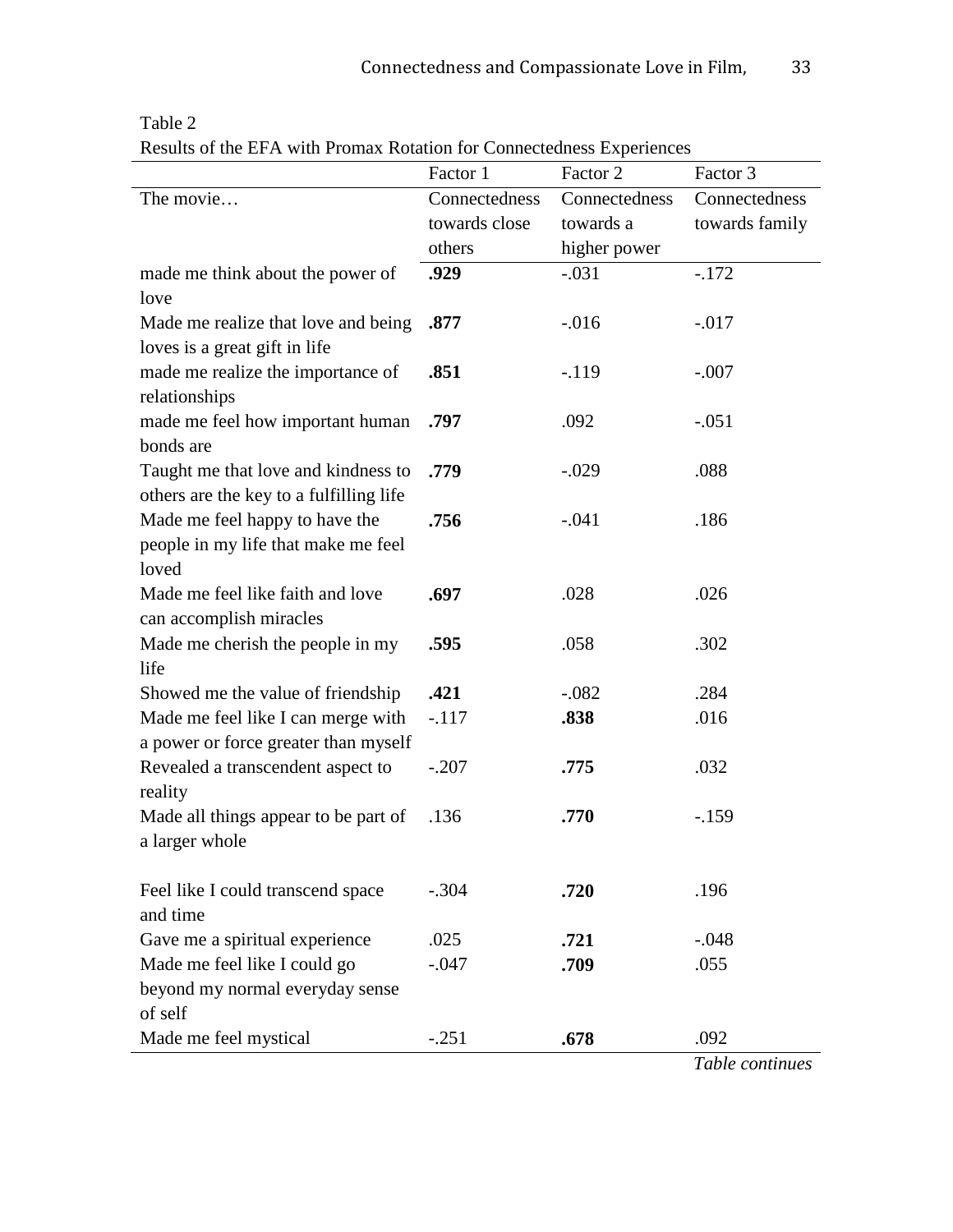|                                                                                                                           | Factor 1      | Factor 2      | Factor 3       |  |
|---------------------------------------------------------------------------------------------------------------------------|---------------|---------------|----------------|--|
| The movie                                                                                                                 | Connectedness | Connectedness | Connectedness  |  |
|                                                                                                                           | towards close | towards a     | towards family |  |
|                                                                                                                           | others        | higher power  |                |  |
| Made me feel like all things are<br>divine                                                                                | .094          | .677          | .017           |  |
| Made me feel like there is a higher<br>power connecting everything in life                                                | .195          | .647          | $-.089$        |  |
| Gave me a feeling that I cannot put<br>in words                                                                           | .106          | .631          | $-.075$        |  |
| Made me feel like there is a life<br>outside of everyone's present<br>situation                                           | .251          | .546          | $-.103$        |  |
| Revealed the nature of reality                                                                                            | .118          | .513          | $-.029$        |  |
| Made me want to be with my family                                                                                         | .142          | .055          | .698           |  |
| Made me appreciate my family and<br>how every minute we spend<br>together should be full of laughter<br>and less fighting | .213          | .021          | .672           |  |
| Made me be thankful for my family<br>and every moment I have with them                                                    | .268          | .050          | .638           |  |
| Reminds me of the importance of<br>family                                                                                 | .313          | .004          | .599           |  |
| Gave me a sense of gratitude for the<br>wealth I have of friends and family                                               | .308          | $-.031$       | .538           |  |
| Factor 1 (Pearson's $r$ )                                                                                                 |               | .379**        | $.614**$       |  |
| Factor 2                                                                                                                  |               |               | $.313**$       |  |
| Eigenvalue (after rotation)                                                                                               | 10.83         | 4.32          | 1.04           |  |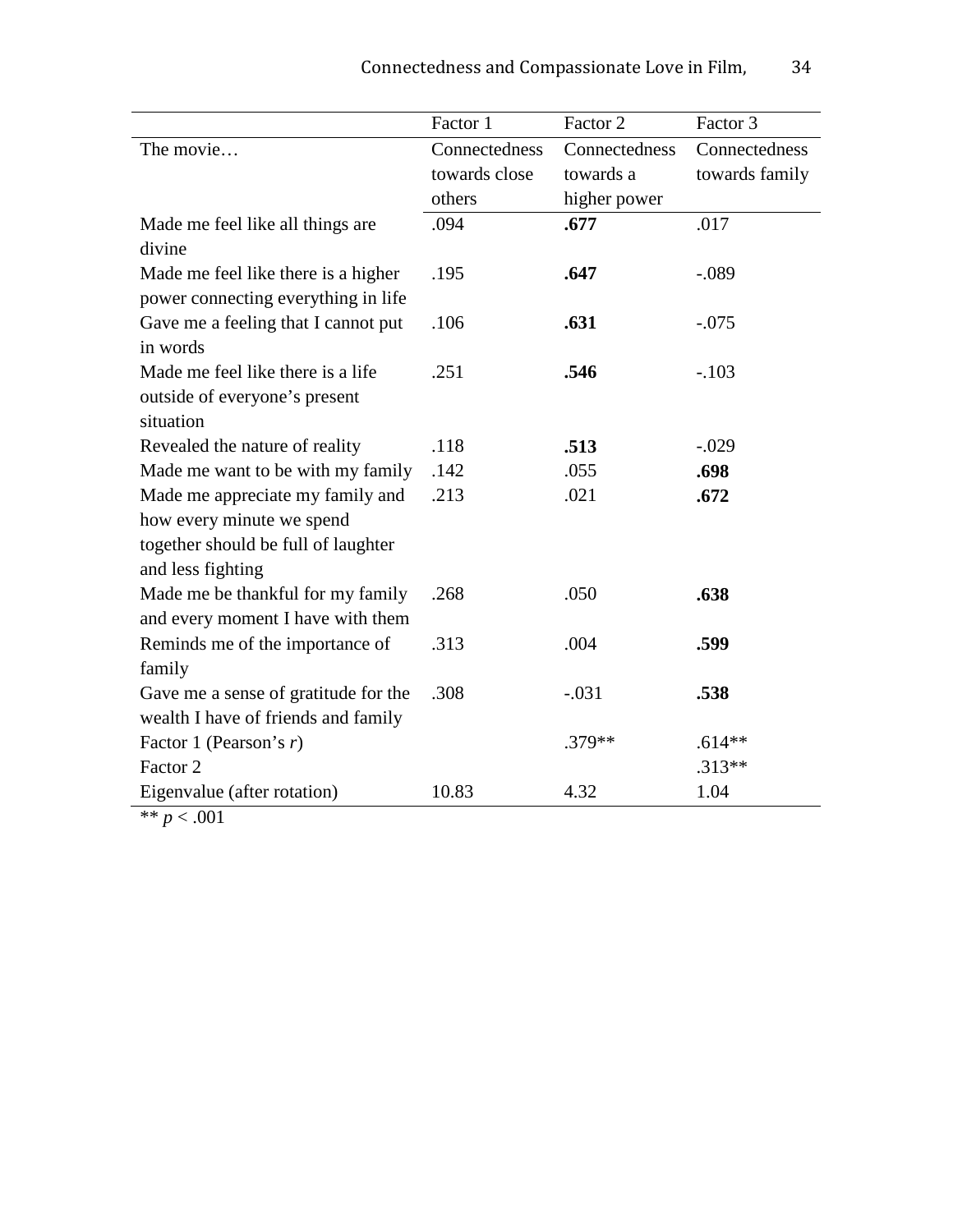### Table 3

Results of the EFA with Promax Rotation for Compassionate Love Experiences

|         | Factor 2                                                                              |
|---------|---------------------------------------------------------------------------------------|
|         | Compassionate                                                                         |
|         | love towards close                                                                    |
|         | others                                                                                |
|         | $-.103$                                                                               |
|         |                                                                                       |
| .778    | .081                                                                                  |
|         |                                                                                       |
| .774    | .004                                                                                  |
|         |                                                                                       |
| .771    | .055                                                                                  |
|         |                                                                                       |
| .767    | .060                                                                                  |
|         |                                                                                       |
|         |                                                                                       |
| .750    | .118                                                                                  |
|         |                                                                                       |
| .696    | .165                                                                                  |
|         |                                                                                       |
| $-.054$ | .932                                                                                  |
|         |                                                                                       |
|         |                                                                                       |
| $-.011$ | .883                                                                                  |
|         |                                                                                       |
|         | .770                                                                                  |
|         |                                                                                       |
| .137    | .753                                                                                  |
|         |                                                                                       |
| .072    | .748                                                                                  |
|         |                                                                                       |
| .031    | .733                                                                                  |
|         |                                                                                       |
| .145    | .678                                                                                  |
|         |                                                                                       |
|         |                                                                                       |
| 8.54    | 1.06                                                                                  |
|         | Factor 1<br>Compassionate<br>motivation to love<br>humanity/strangers<br>.979<br>.030 |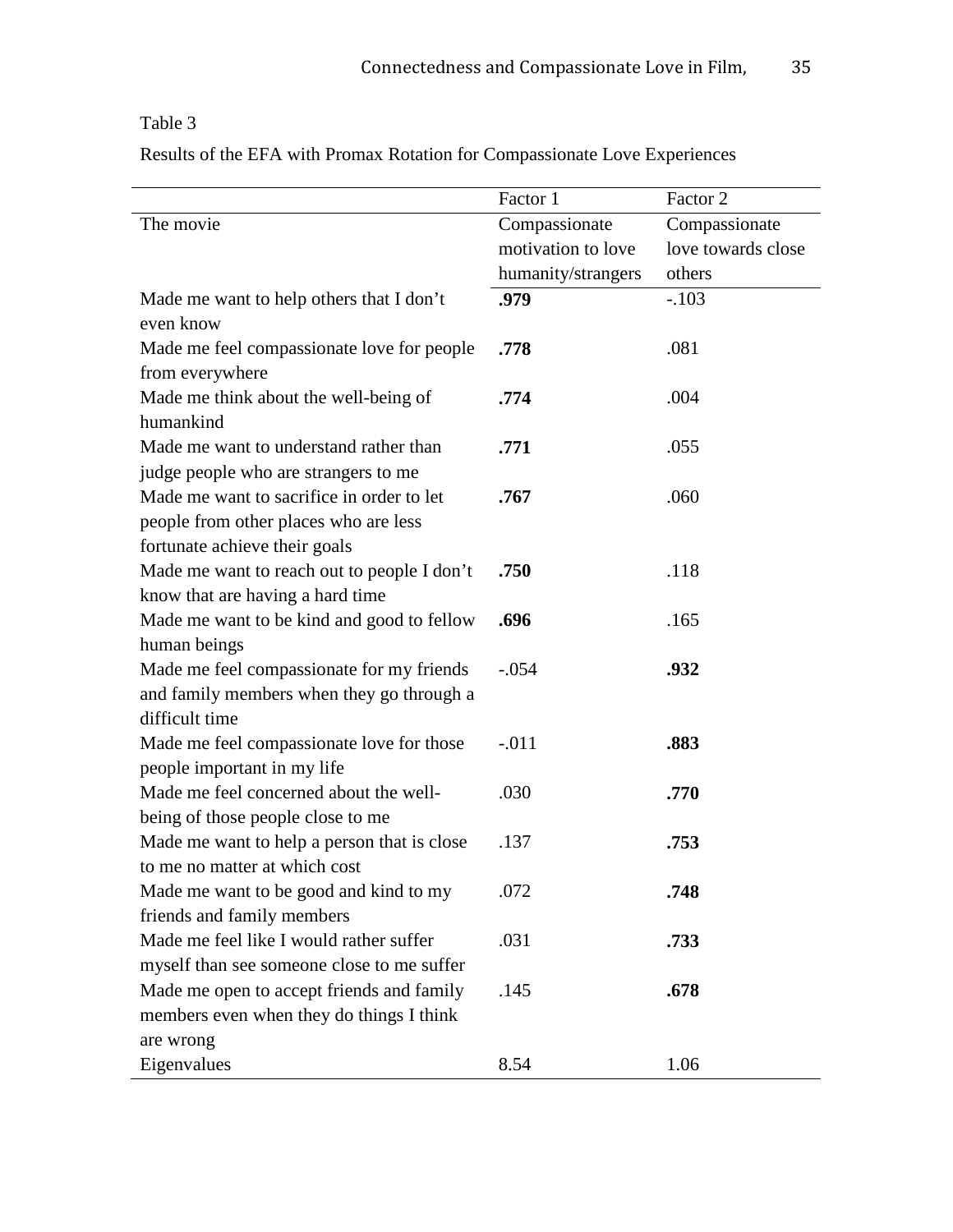## Table 4

Relevance of Values as Portrayed in Meaningful Versus Pleasurable Films

|                                  | <b>Film Condition</b> |      |                |      |                |       |
|----------------------------------|-----------------------|------|----------------|------|----------------|-------|
|                                  | Meaningful            |      | Pleasurable    |      | Univariate $F$ |       |
| Values (The film portrayed)      | M                     | SE   | $\overline{M}$ | SE   | F(1, 263)      | $n^2$ |
| Connectedness                    |                       |      |                |      |                |       |
| how everything in the world is   | 4.464                 | .16  | 3.85           | .163 | $7.313*$       | .027  |
| interconnected                   |                       |      |                |      |                |       |
| how any action causes a reaction | 5.886                 | .116 | 5.511          | .122 | 4.962*         | .019  |
| the importance of family         | 5.143                 | .170 | 4.36           | .179 | 9.833*         | .036  |
| interconnectedness for ones      |                       |      |                |      |                |       |
| happiness                        |                       |      |                |      |                |       |
| the importance of love and       | 5.535                 | .150 | 4.704          | .158 | 14.587**       | .053  |
| kindness with each other         |                       |      |                |      |                |       |
| Fun/Pleasure                     |                       |      |                |      |                |       |
| how life is fun and exciting     | 4.385                 | .154 | 5.124          | .162 | 10.886*        | .040  |
| simple lighthearted              | 3.806                 | .184 | 4.654          | .193 | $10.141*$      | .032  |
| entertainment                    |                       |      |                |      |                |       |
| action and suspense              | 4.282                 | .172 | 4.144          | .181 | .305           | .001  |

 $* p < .05. ** p < .001$ . ANOVA analysis using weighted cases.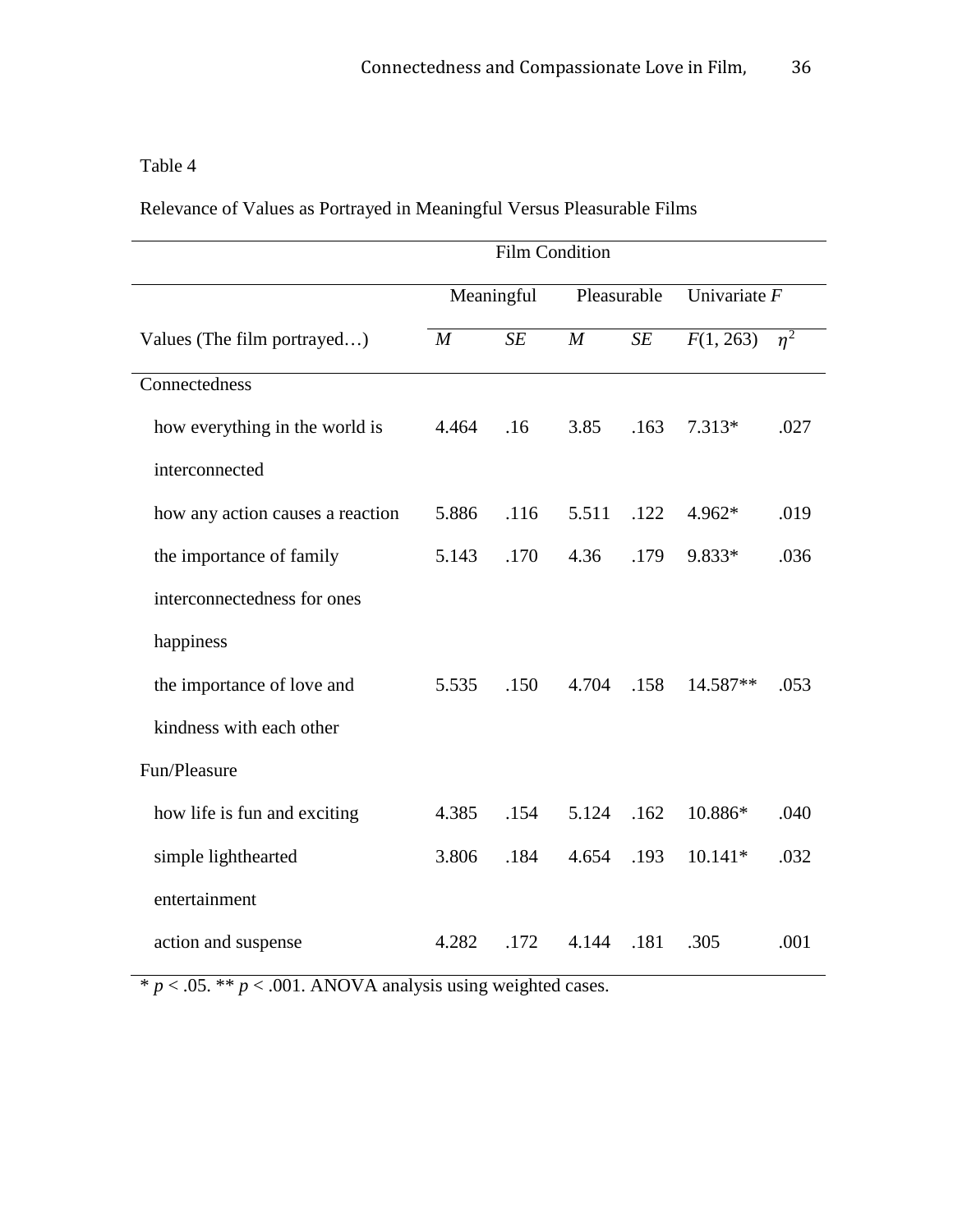

*Note*: None of the direct effects of film condition to the dependent variables was significant. Unstandardized coefficients are reported.  $R^2$  for the indirect effects are reported.

*Figure 1*. Results of the mediation analyses for Hypotheses 3 and 4.